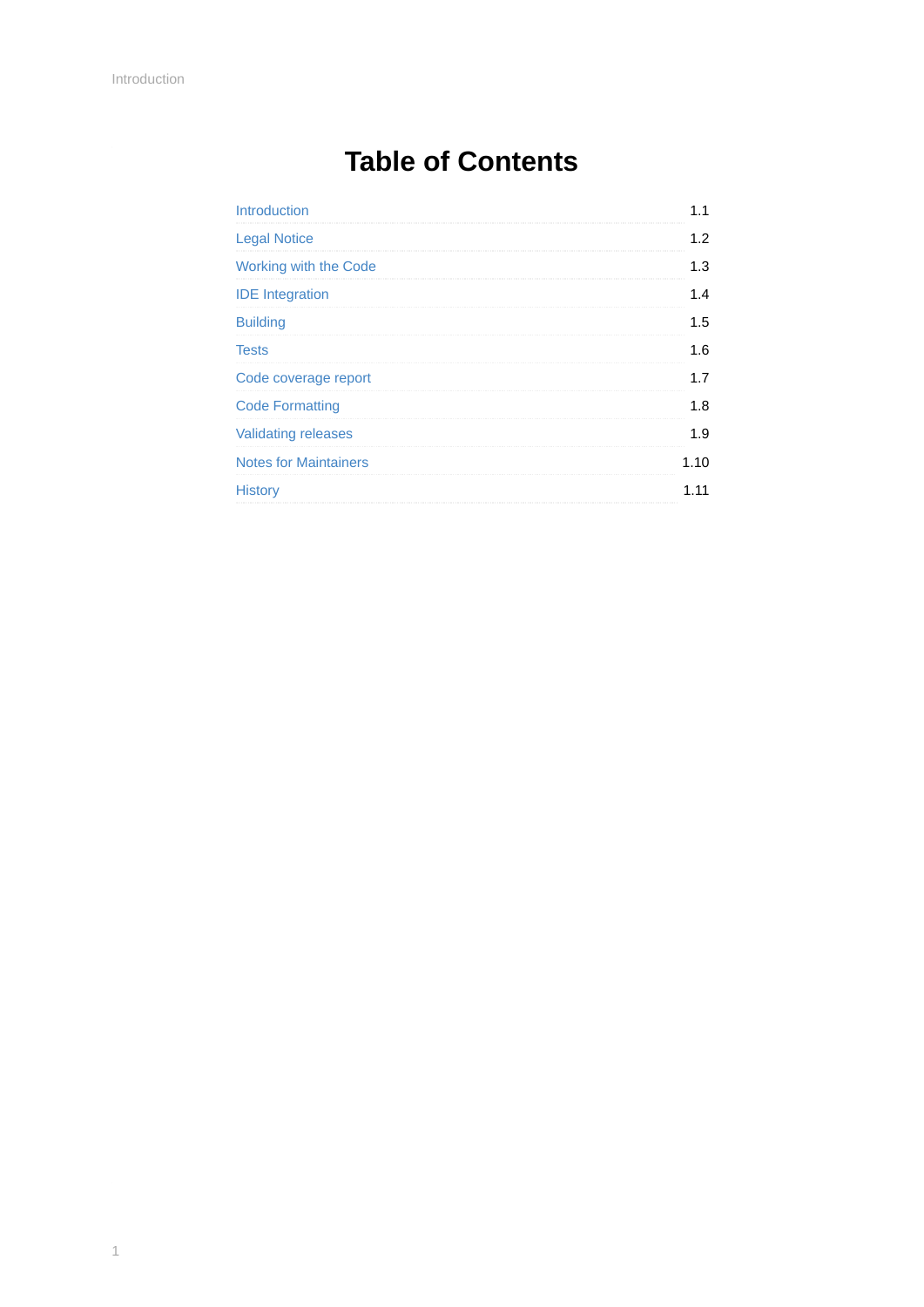<span id="page-1-0"></span>

## **Apache ActiveMQ Artemis Hacking Guide**

This hacking guide outlines how developers can get involved in contributing to the Apache ActiveMQ Artemis project.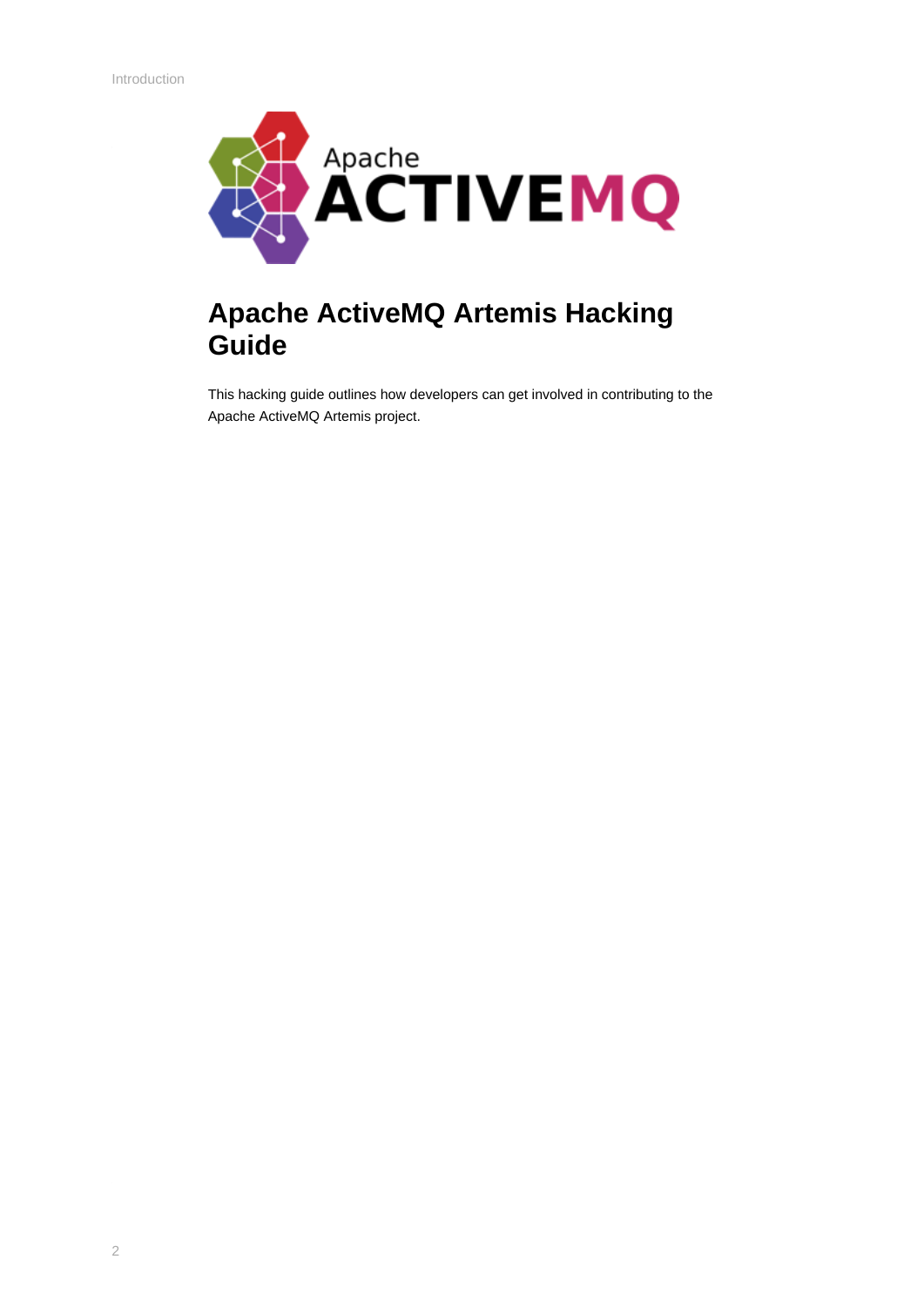## <span id="page-2-0"></span>**Legal Notice**

Licensed to the Apache Software Foundation (ASF) under one or more contributor license agreements. See the NOTICE file distributed with this work for additional information regarding copyright ownership. The ASF licenses this file to You under the Apache License, Version 2.0 (the "License"); you may not use this file except in compliance with the License. You may obtain a copy of the License at

#### <http://www.apache.org/licenses/LICENSE-2.0>

Unless required by applicable law or agreed to in writing, software distributed under the License is distributed on an "AS IS" BASIS, WITHOUT WARRANTIES OR CONDITIONS OF ANY KIND, either express or implied. See the License for the specific language governing permissions and limitations under the License.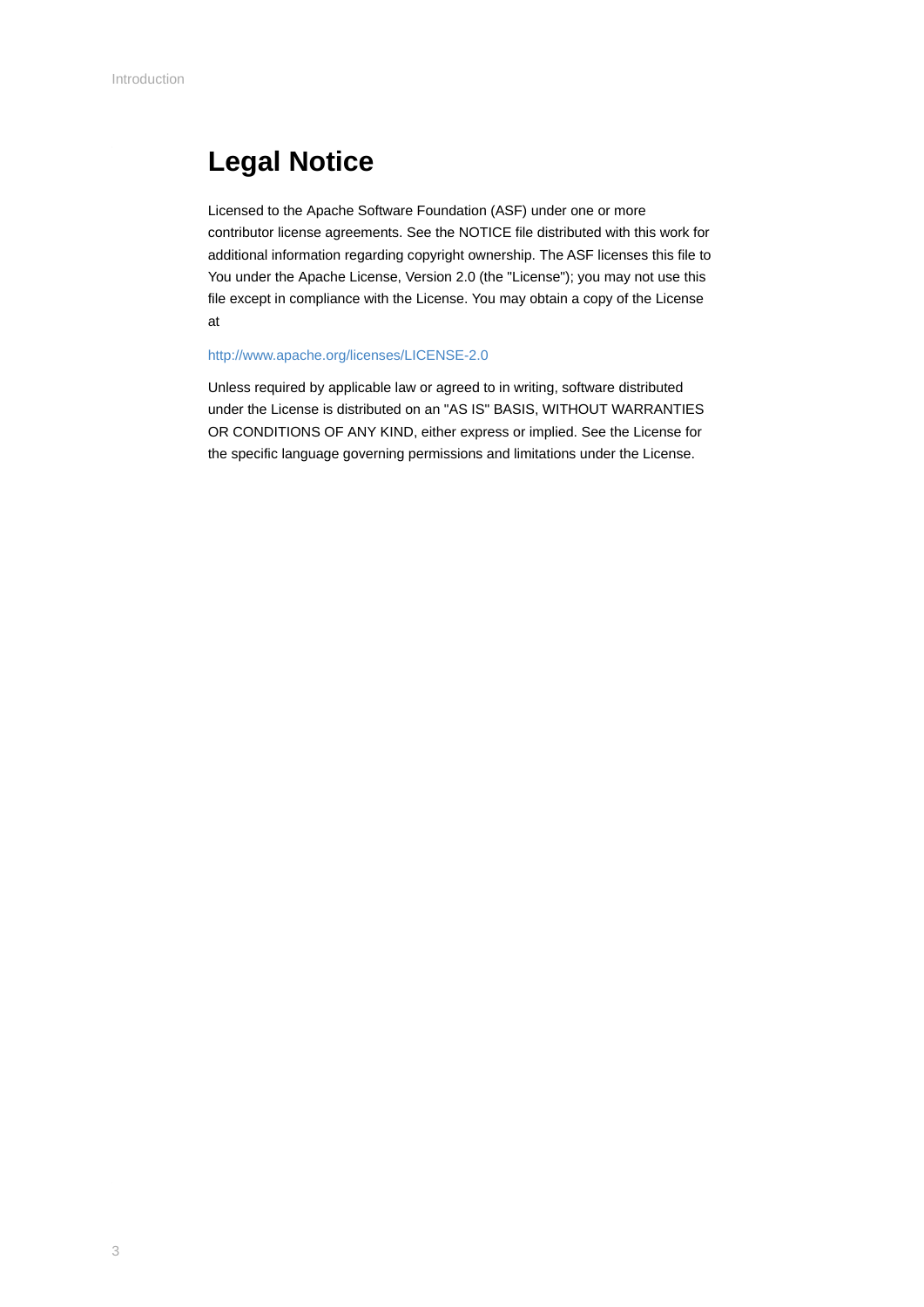## <span id="page-3-0"></span>**Working with the Code**

While the canonical Apache ActiveMQ Artemis git repository is hosted on Apache hardware at<https://gitbox.apache.org/repos/asf/activemq-artemis.git> contributors are encouraged (but not required) to use a mirror on GitHub for collaboration and pull-request review functionality. Follow the steps below to get set up with GitHub, etc.

If you do not wish to use GitHub for whatever reason you can follow the overall process outlined in the "Typical development cycle" section below but instead attach [a patch file](https://git-scm.com/docs/git-format-patch) to the related JIRA or an email to the [dev list](http://activemq.apache.org/mailing-lists.html).

### **Initial Steps**

1. Create a GitHub account if you don't have one already

[https://github.com](https://github.com/)

2. Fork the apache-artemis repository into your account

<https://github.com/apache/activemq-artemis>

3. Clone your newly forked copy onto your local workspace:

```
 $ git clone git@github.com:<your-user-name>/activemq-artemis.git
 Cloning into 'activemq-artemis'...
 remote: Counting objects: 63800, done.
 remote: Compressing objects: 100% (722/722), done.
 remote: Total 63800 (delta 149), reused 0 (delta 0), pack-reused 62748
 Receiving objects: 100% (63800/63800), 18.28 MiB | 3.16 MiB/s, done.
 Resolving deltas: 100% (28800/28800), done.
 Checking connectivity... done.
```
\$ cd activemq-artemis

4. Add a remote reference to upstream for pulling future updates

\$ git remote add upstream https://github.com/apache/activemq-artemis

5. Build with Maven

Typically developers will want to build using the dev profile which enables license and code style checks. For example: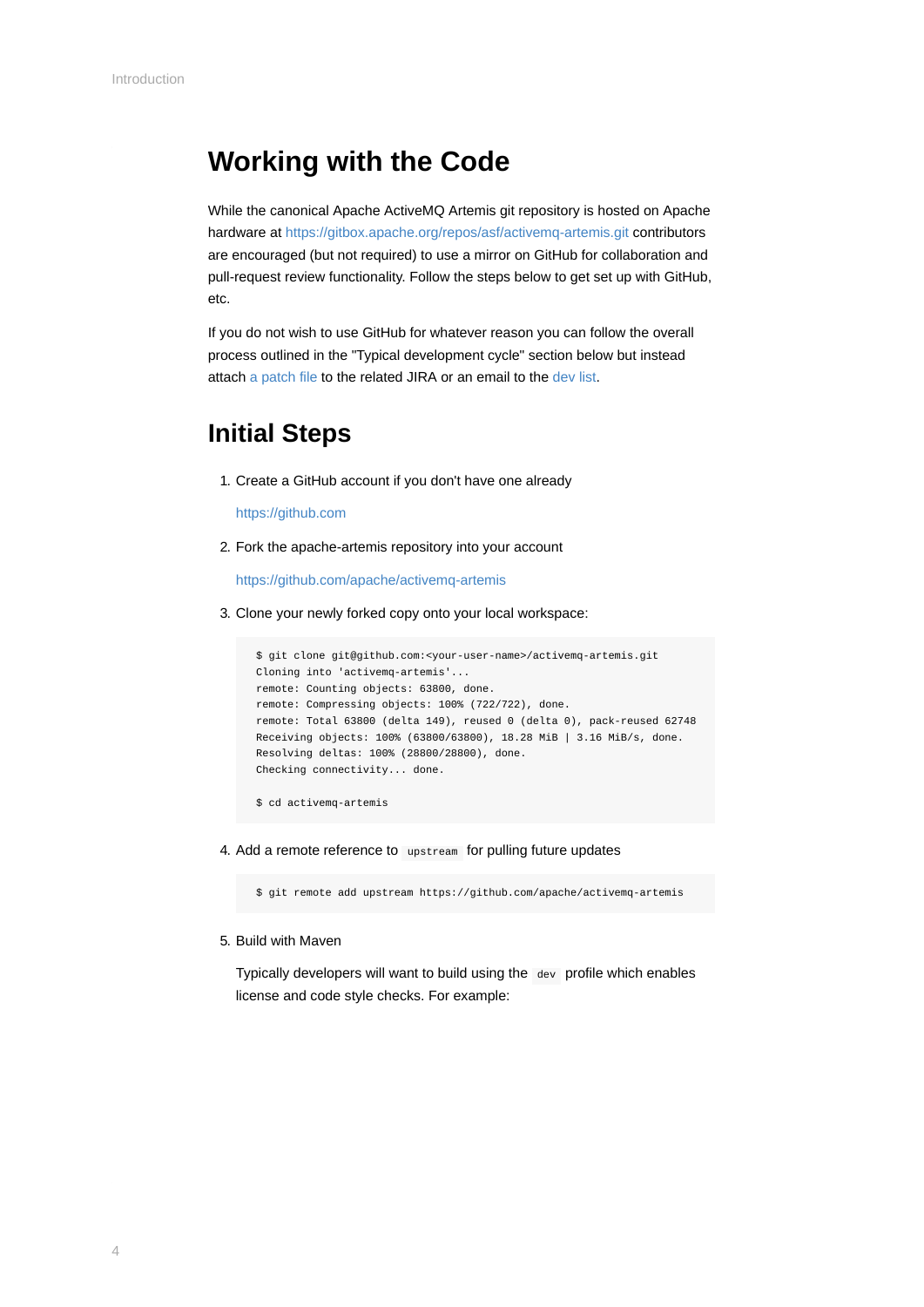```
 $ mvn -Pdev install
 ...
 [INFO] ------------------------------------------------------------------
 [INFO] Reactor Summary:
 [INFO] 
 [INFO] ActiveMQ Artemis Parent ........................... SUCCESS [2.298
 [INFO] ActiveMQ Artemis Commons .......................... SUCCESS [1.821
 [INFO] ActiveMQ Artemis Selector Implementation .......... SUCCESS [0.767
 [INFO] ActiveMQ Artemis Native POM ....................... SUCCESS [0.189
 [INFO] ActiveMQ Artemis Journal .......................... SUCCESS [0.646
 [INFO] ActiveMQ Artemis Core Client ...................... SUCCESS [5.969
 [INFO] ActiveMQ Artemis JMS Client ....................... SUCCESS [2.110
 [INFO] ActiveMQ Artemis Server ........................... SUCCESS [11.54
 ...
 [INFO] ActiveMQ Artemis stress Tests ..................... SUCCESS [0.332
 [INFO] ActiveMQ Artemis performance Tests ................ SUCCESS [0.174
 [INFO] ------------------------------------------------------------------
[INFO] BUILD SUCCESS
 [INFO] ------------------------------------------------------------------
```
### **Typical development cycle**

1. Identify a task (e.g. a bug to fix or feature to implement)

<https://issues.apache.org/jira/browse/ARTEMIS>

2. Create a topic branch in your local git repo to do your work

\$ git checkout -b my\_cool\_feature

3. Make the changes and commit one or more times

```
 $ git commit
```
When you commit your changes you will need to supply a commit message. We follow the 50/72 git commit message format. An ActiveMQ Artemis commit message should be formatted in the following manner:

- i. Add the first line with the summary, using maximum 50 characters. Start the summary with the jira key (ARTEMIS-XXX) followed by a brief description of the change. Use the prefix NO-JIRA only for a very small insignificant change, like a typo or a small doc fix. Bug fixes, features or any code change, really should be accompanied by a jira, so they can clearly be reported in the release notes.
- ii. Insert a single blank line after the first line.
- iii. Provide a detailed description of the change in the following lines, breaking paragraphs where needed. These lines should be wrapped at 72 characters.

An example correctly formatted commit message: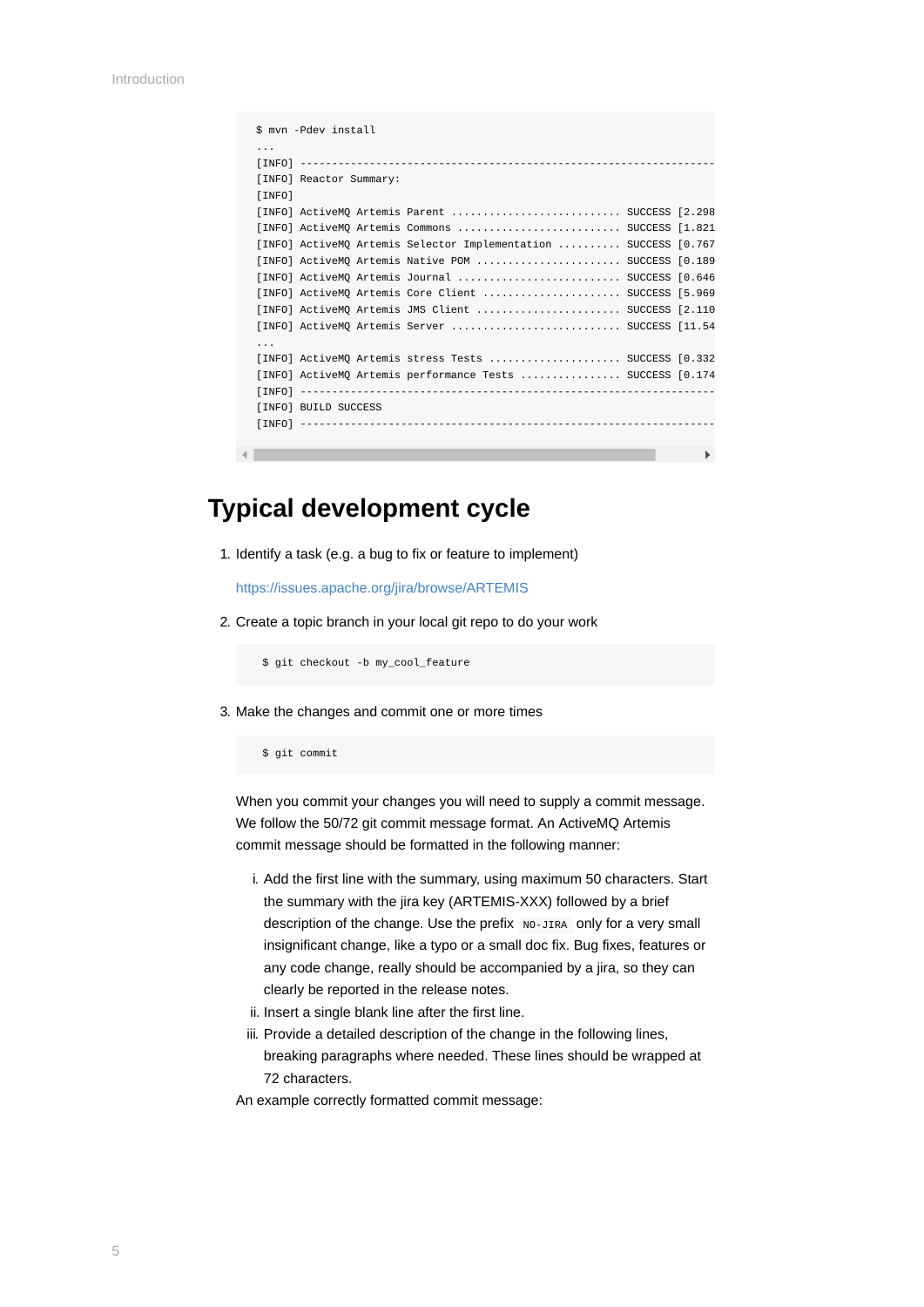ARTEMIS-123 Add new commit msg format to README

 Adds a description of the new commit message format as well as examples of well formatted commit messages to the README.md. This is required to enable developers to quickly identify what the commit is intended to do and why the commit was added.

4. Occasionally you'll want to push your commit(s) to GitHub for safe-keeping and/or sharing with others.

git push origin my\_cool\_feature

Note that git push references the branch you are pushing and defaults to master , not your working branch.

5. Discuss your planned changes (if you want feedback)

On mailing list - <http://activemq.apache.org/mailing-lists.html>On IRC [irc://irc.freenode.org/apache-activemq or https://webchat.freenode.net/?](https://webchat.freenode.net/?channels=apache-activemq) channels=apache-activemq

6. Once you're finished coding your feature/fix then rebase your branch against the latest master (applies your patches on top of master)

```
 git fetch upstream 
 git rebase -i upstream/master 
 # if you have conflicts fix them and rerun rebase 
 # The -f, forces the push, alters history, see note below 
 git push -f origin my_cool_feature
```
The rebase -i triggers an interactive update which also allows you to combine commits, alter commit messages etc. It's a good idea to make the commit log very nice for external consumption (e.g. by squashing all related commits into a single commit. Note that rebasing and/or using push -f can alter history. While this is great for making a clean patch, it is unfriendly to anyone who has forked your branch. Therefore you'll want to make sure that you either work in a branch that you don't share, or if you do share it, tell them you are about to revise the branch history (and thus, they will then need to rebase on top of your branch once you push it out).

- 7. Get your changes merged into upstream
	- i. Send a GitHub pull request, by clicking the pull request link while in your repo's fork.
	- ii. An email will automatically be sent to the ActiveMQ developer list.
	- iii. As part of the review you may see an automated test run comment on your request.
	- iv. After review a maintainer will merge your PR into the canonical git repository at which point those changes will be synced with the GitHub mirror repository (i.e. your master ) and your PR will be closed by the asfgit bot.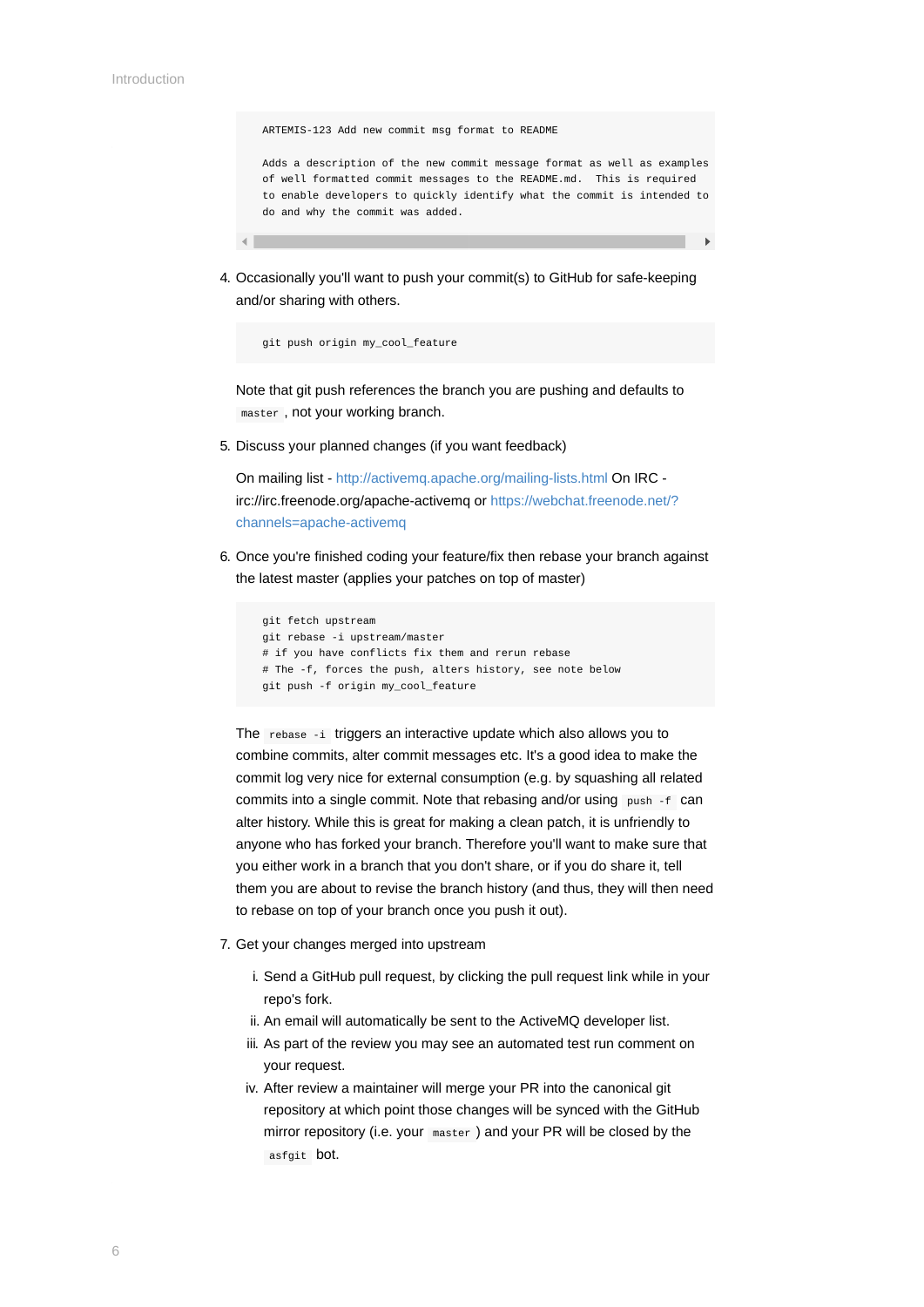#### **Other common tasks**

1. Pulling updates from upstream

```
 $ git pull --rebase upstream master
```
( --rebase will automatically move your local commits, if any, on top of the latest branch you pull from; you can leave it off if you do not have any local commits).

One last option, which some prefer, is to avoid using pull altogether, and just use fetch + rebase (this is of course more typing). For example:

```
 $ git fetch upstream
 $ git pull
```
2. Pushing pulled updates (or local commits if you aren't using topic branches) to your private GitHub repo (origin)

```
 $ git push 
 Counting objects: 192, done. 
 Delta compression using up to 4 threads. 
 Compressing objects: 100% (44/44), done. 
 Writing objects: 100% (100/100), 10.67 KiB, done. 
 Total 100 (delta 47), reused 100 (delta 47) 
 To git@github.com:<your-user-name>/apache-artemis.git 
    3382570..1fa25df master -> master
```
You might need to say -f to force the changes.

## **Adding New Dependencies**

Due to incompatibilities between some open source licenses and the Apache v2.0 license (that this project is licensed under) care must be taken when adding new dependencies to the project. The Apache Software Foundation 3rd party licensing policy has more information here:<https://www.apache.org/legal/3party.html>

To keep track of all licenses in ActiveMQ Artemis, new dependencies must be added in either the top level pom.xml or in test/pom.xml (depending on whether this is a test only dependency or if it is used in the main code base). The dependency should be added under the dependency management section with version and labelled with a comment highlighting the license for the dependency version. See existing dependencies in the main pom.xml for examples. The dependency can then be added to individual ActiveMQ Artemis modules *without* the version specified (the version is implied from the dependency management section of the top level pom). This allows ActiveMQ Artemis developers to keep track of all dependencies and licenses.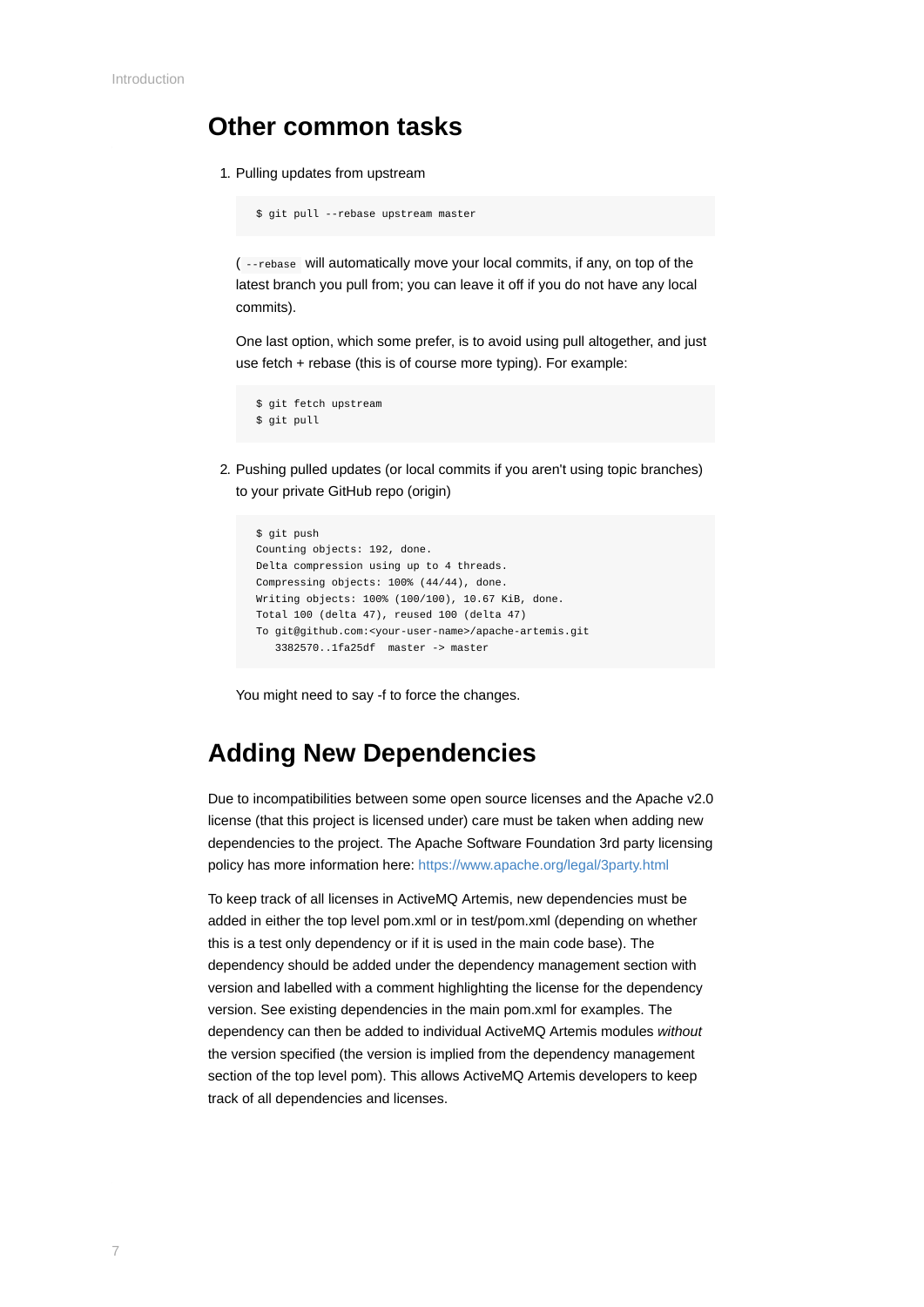## <span id="page-7-0"></span>**IDE Integration**

There a few files useful for IDE integration under ./etc/ide-settings on a checked out folder. This folder is not part of the source distribution, but it can be easily obtained:

<https://github.com/apache/activemq-artemis/tree/master/etc/ide-settings>

## **IntelliJ IDEA**

#### **Importing the Project**

The following steps show how to open the ActiveMQ Artemis maven project in IntelliJ IDEA and setup the correct maven profile to allow running of JUnit tests from within the IDE. (Steps are based on version: 2018.2)

- Starting from a clean clone
- Build the activemq-artemis source using the maven 'dev' profile:

\$ mvn -Pdev install -DskipTests=true

- Await and ensure the outcome is BUILD SUCCESS
- Launch IntelliJ
- From the 'Welcome to IntelliJ IDEA' screen select 'Open'
- From the 'Open File or Project' screen select the pom.xml file in the cloned activemq-artemis directory
- From the 'Open Project' screen select 'Open as Project'

This should open the main IntelliJ IDEA window where you will notice some background tasks running via the bottom status bar. These background tasks should successfully import and index the project automatically.

Once the project has been imported and IntelliJ IDEA has caught up importing all the relevant dependencies, you should be able to run JUnit tests from with the IDE. Select any test class in the tests -> integration tests folder. Right click on the class in the project tab and click "Run ". If the "Run " option is present then you're all set to go.

#### **Note about IBM JDK on Idea**

If you are running IBM JDK it may be a little tricky to get it working.

After you add the JDK to the IDE, add also the vm.jar specific to your platform under that jdk.

(e.g: JAVA\_HOME/jre/lib/amd64/default/jclSC180/vm.jar

There's a [SOF Question](https://stackoverflow.com/questions/27906481/can-intellij-14-be-used-to-work-with-ibm-jdk-1-7/32852361#32852361) about this that could be useful in case you are running into this issue.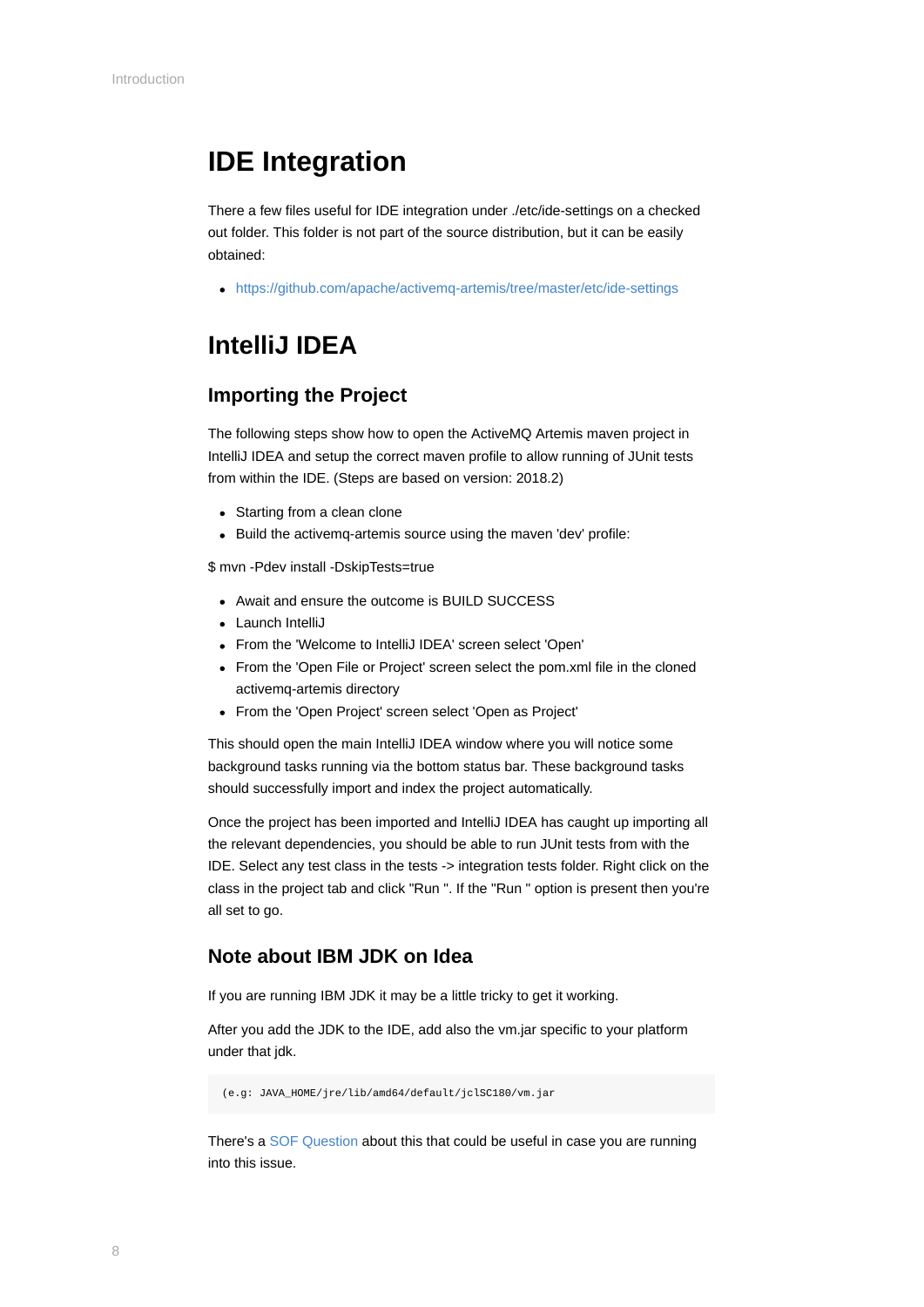#### <span id="page-8-0"></span>**Style Templates and Inspection Settings for Idea**

We have shared the style templates that are good for this project. If you want to apply them use these steps:

- File->Import Settings
- Select the file under ./artemis-cloned-folder/etc/ide-settings/idea/IDEAstyle.jar
- Select both Code Style Templates and File templates (it's the default option)
- Select OK and restart Idea

Alternatively you can copy artemis-codestyle.xml under your home settings at IntelliJIdea15/codestyles .

#### **To import inspection settings:**

- File->Settings->Editor->Inspections->Manage->Import
- Select the file ./artemis-cloned-folder/etc/ide-settings/idea/artemisinspections.xml
- Select OK

#### **Issue: My JUnit tests are not runnable with in the IDE.**

If the "Run " or "Run all tests" option is not present. It is likely that the default profile has not been imported properly. To (re)import the "tests" Maven profile in an existing project.

- Open the Maven Projects Tool Window: View -> Tool Windows -> Maven Projects
- Select the "profiles" drop down
- Unselect then reselect the checkbox next to "tests".
- Click on the "Reimport all maven projects" button in the top left hand corner of the window. (It looks like a circular blue arrow.
- Wait for IDEA to reload and try running a JUnit test again. The option to run should now be present.

### **Eclipse**

We recommend using Eclipse Kepler (4.3), due to the built-in support for Maven and Git. Note that there are still some Maven plugins used by sub-projects (e.g. documentation) which are not supported even in Eclipse Kepler (4.3).

Eclipse [m2e](https://eclipse.org/m2e/) is already included in "Eclipse IDE for Java Developers", or it can be installed from [Eclipse Kepler release repository.](http://download.eclipse.org/releases/kepler)

#### **Git setup**

It is strongly recommended to turn off the auto-updating of .gitignore files by the Git Team extension. Otherwise, it generates new .gitignore files in many directories that are not needed due to the top level .gitignore file. To turn it off, go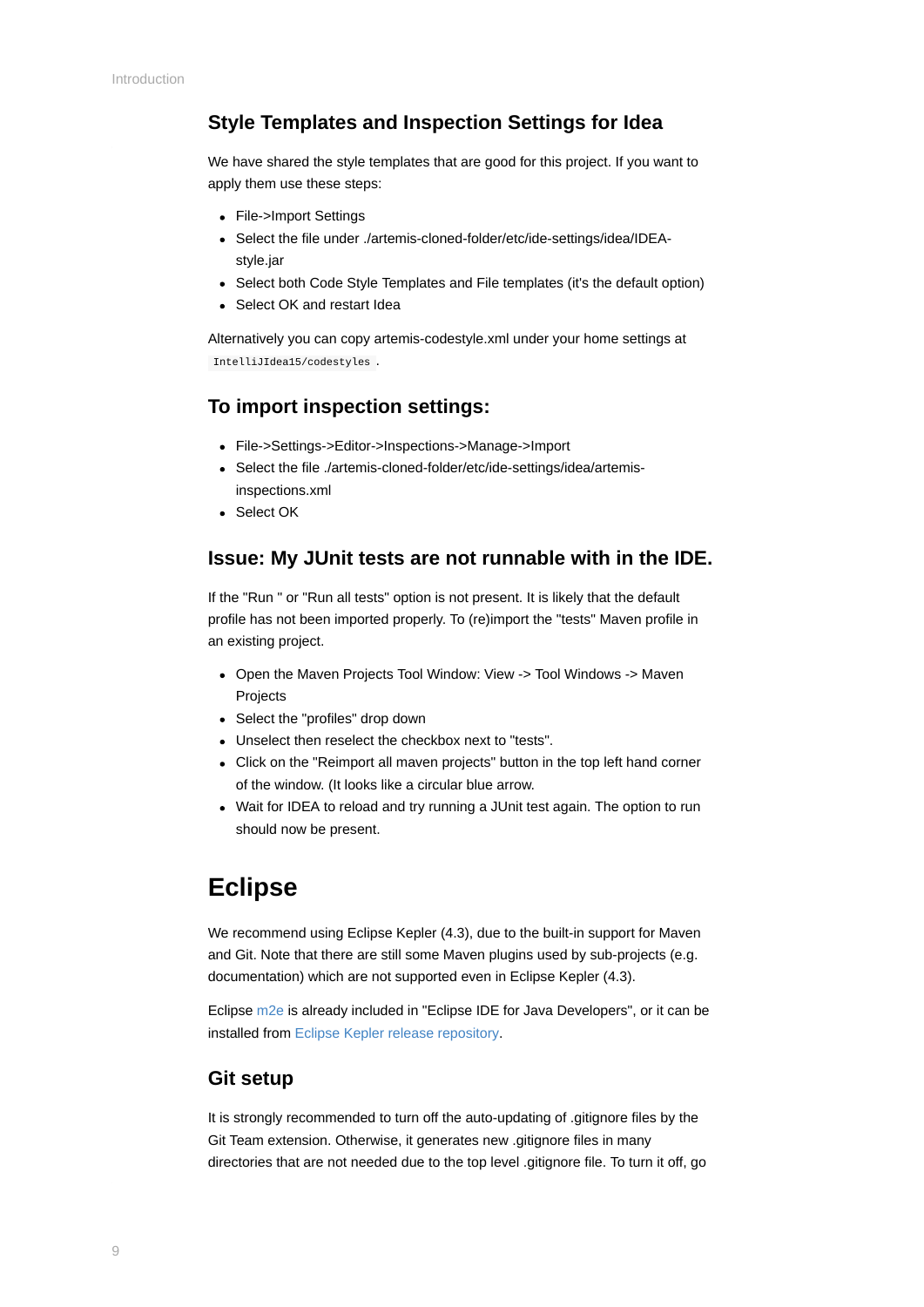to Preferences->Team->Git->Projects and deselect the "Automatically ignore derived resources" checkbox.

#### **Schema setup**

For proper schema validation you can add the Artemis schemas to your Eclipse XML Catalog

- Open: Window -> Preferences -> XML -> XML Catalog
- Select Add -> Workspace -> Navigate to artemis-server and select src/main/resources/schema/artemis-server.xsd -> click OK
- Repeat the above steps and add src/main/resources/schema/artemisconfiguration.xsd

#### **Checkstyle setup**

You can import the Artemis Checkstyle template into eclipse to do Checkstyle validation. As a prerequisite you need to make sure the Checkstyle plugin is installed into Eclipse which you can get form the Eclipse Marketplace. You also [will need to configure Sevntu-Checkstyle. See https://sevntu](https://sevntu-checkstyle.github.io/sevntu.checkstyle/)checkstyle.github.io/sevntu.checkstyle/ for instructions. Then to configure the template:

- Open: Window -> Preferences -> Checkstyle
- Select New -> "Project Relative Configuration" in the "Type" dropdown
- Give the configuration a name and under location put "/artemispom/etc/checkstyle.xml" then hit ok
- You should now see your new configuration in the list of Checkstyle profiles. You can select the new configuration as the default if you want.

#### **Annotation Pre-Processing**

ActiveMQ Artemis uses [JBoss Logging](https://developer.jboss.org/wiki/JBossLoggingTooling) and that requires source code generation from Java annotations. In order for it to 'just work' in Eclipse you need to install the *Maven Integration for Eclipse JDT Annotation Processor Toolkit* [m2e-apt.](https://github.com/jbosstools/m2e-apt) See this [JBoss blog post](https://community.jboss.org/en/tools/blog/2012/05/20/annotation-processing-support-in-m2e-or-m2e-apt-100-is-out) for details.

#### **Running tests from Eclipse**

Setting up annotation pre-processing in the above section is all you need to run tests in the "unit-tests" project as that will properly add the generated logger to the source. However, one more step is needed to run tests in other projects such as "performance-tests" or "integration-tests" that have a dependency on "unit-tests". Currently m2eclipse does not properly link the generated source annotations folder from "unit-tests" which causes the logger that is generated to not be available. To simplest way to fix this is to manually add a project dependency on "unit-tests" to each of the projects where you want to run a test class from:

- Right click on the test project (i.e. integration-tests): Properties -> Java Build Path -> Projects -> Add
- Select the "unit-tests" project and click Ok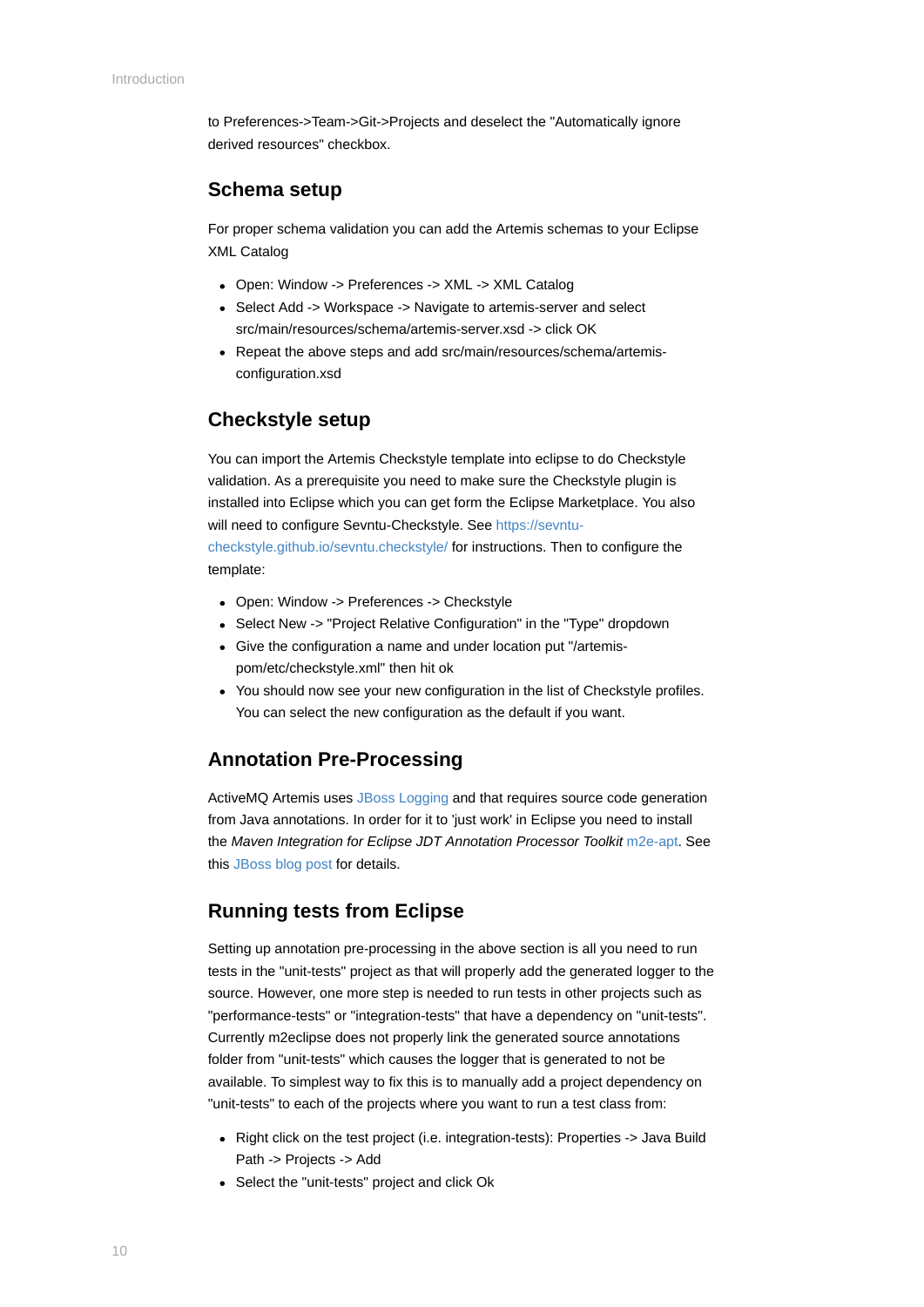You should now be able to run tests assuming that the annotation pre-processing was set up properly in the previous step.

#### **M2E Connector for Javacc-Maven-Plugin**

Eclipse Indigo (3.7) has out-of-the-box support for it.

As of this writing, Eclipse Kepler (4.3) still lacks support for Maven's javacc plugin. The available [m2e connector for javacc-maven-plugin](https://github.com/objectledge/maven-extensions) requires a downgrade of Maven components to be installed. manual installation instructions (as of this writing you need to use the development update site). See [this post](https://dev.eclipse.org/mhonarc/lists/m2e-users/msg02725.html) for how to do this with Eclipse Juno (4.2).

The current recommended solution for Eclipse Kepler is to mark javacc-mavenplugin as ignored by Eclipse, run Maven from the command line and then modify the project activemq-core-client adding the folder target/generatedsources/javacc to its build path.

#### **Use** *Project Working Sets*

Importing all ActiveMQ Artemis subprojects will create *too many* projects in Eclipse, cluttering your *Package Explorer* and *Project Explorer* views. One way to address that is to use [Eclipse's Working Sets](https://help.eclipse.org/juno/index.jsp?topic=%2Forg.eclipse.platform.doc.user%2Fconcepts%2Fcworkset.htm) feature. A good introduction to it can be found at a [Dzone article on Eclipse Working Sets](https://dzone.com/articles/categorise-projects-package).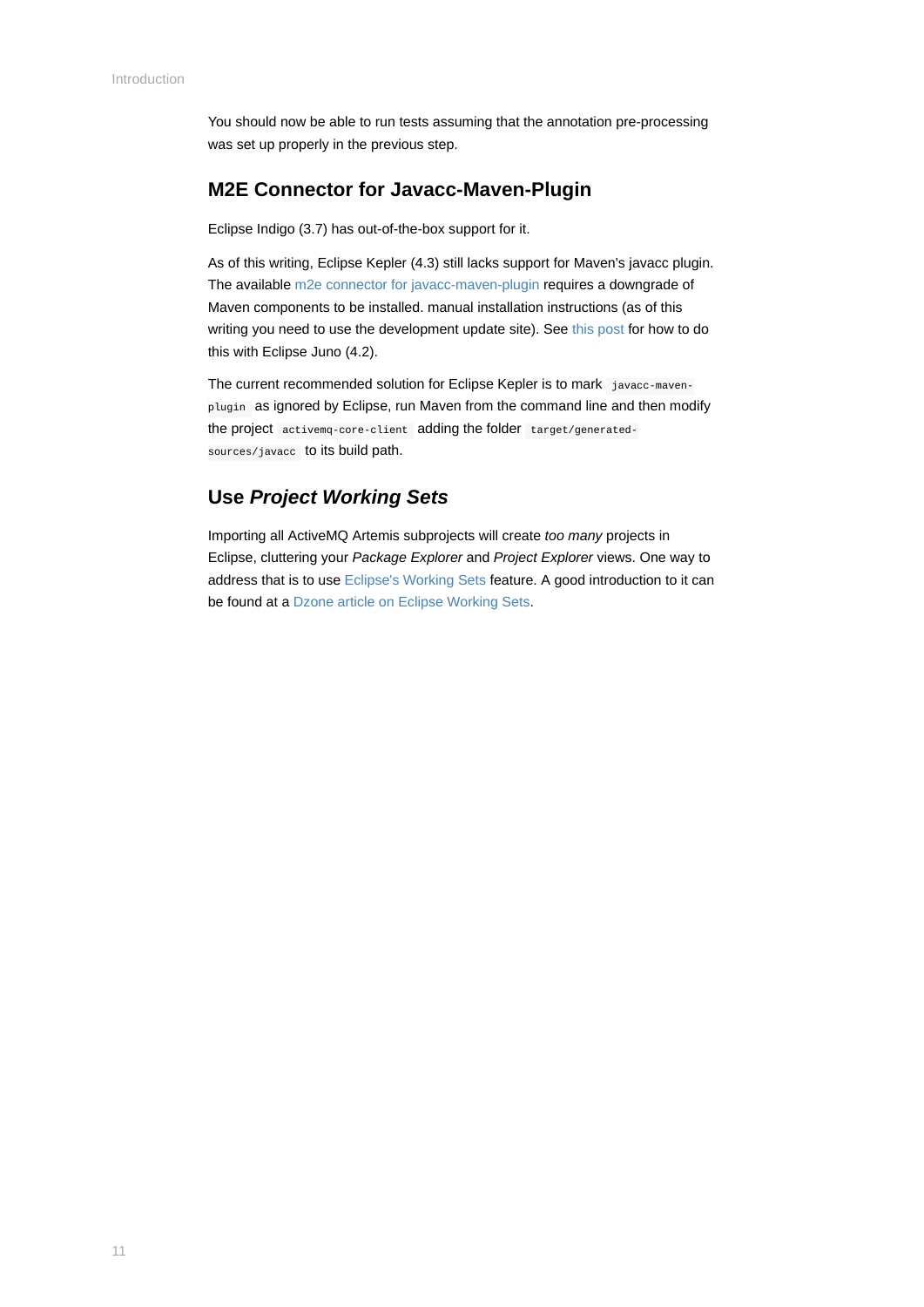## <span id="page-11-0"></span>**Building**

We use Apache Maven to build the code, distribution, etc. and to manage dependencies.

We use gitbook to build the docs.

The minimum required Maven version is 3.0.0.

Note that there are some [compatibility issues with Maven 3.X](https://cwiki.apache.org/confluence/display/MAVEN/Maven+3.x+Compatibility+Notes) still unsolved. This is specially true for the ['site' plugin](https://maven.apache.org/plugins-archives/maven-site-plugin-3.3/maven-3.html).

### **Full Release**

#### **Upgrading the gitbook version and regenerating the npm-shrinkwrap.json file**

The full release uses gitbook to build a static website from the documentation. This is automatically installed using an NPM plugin and is controlled via a package.json file.

Install NPM using the instructions below

```
cd artemis-website
alter the `package.json` changing the version
npm cache clean; rm -rf ./node_modules/ ./node npm-shrinkwrap.json
npm install --save-dev
npm shrinkwrap --dev
```
The new npm-shrinkwrap.json should be written, commit it.

#### **gitbook**

Artemis will automate the execution and download of npm. But it may be useful to install it on your system. Simply type:

\$ npm install -g gitbook-cli

If you don't have npm installed then you would need to install it first.

#### **Install npm On Fedora**

\$ yum install npm

#### **Install npm On Fedora 24**

This is what you should do if you are using Fedora 24+.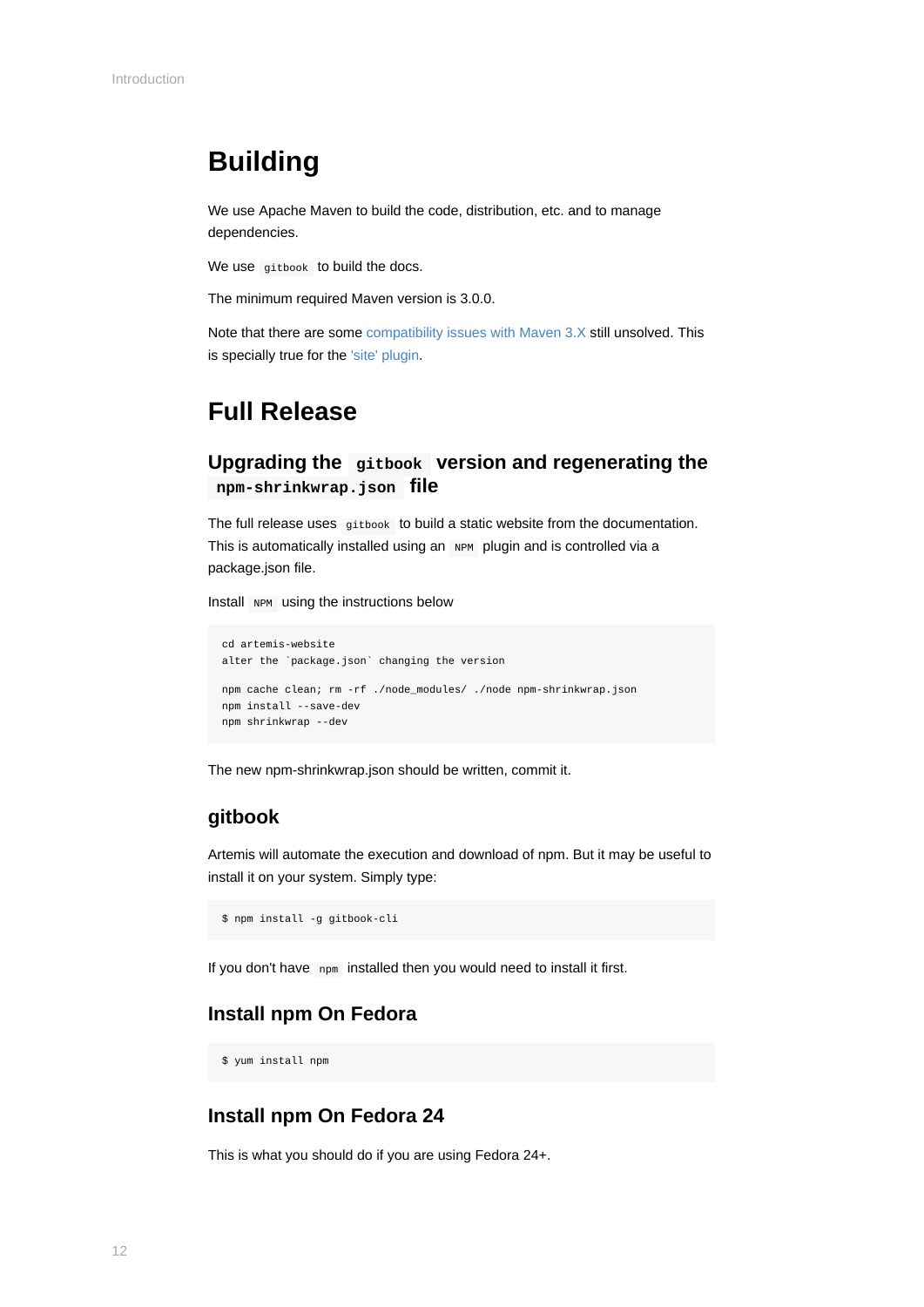\$ dnf install nodejs

#### **Install npm On Mac-OS**

The easiest way would be through [brew](https://brew.sh/) brew

You first install [brew](https://brew.sh/) using the instructions on the brew website.

After you installed brew you can install npm by:

brew install npm

To build the full release with documentation, Javadocs, and the full web site:

\$ mvn -Prelease package

To install it to your local maven repo:

```
$ mvn -Prelease install
```
### **Build the distribution without docs**

It is possible to build a distribution without the manuals and Javadocs. simply run

\$ mvn package

### **Building the docs**

From either docs/hacking-guide/en or docs/user-manual/en run gitbook build (after you've installed gitbook)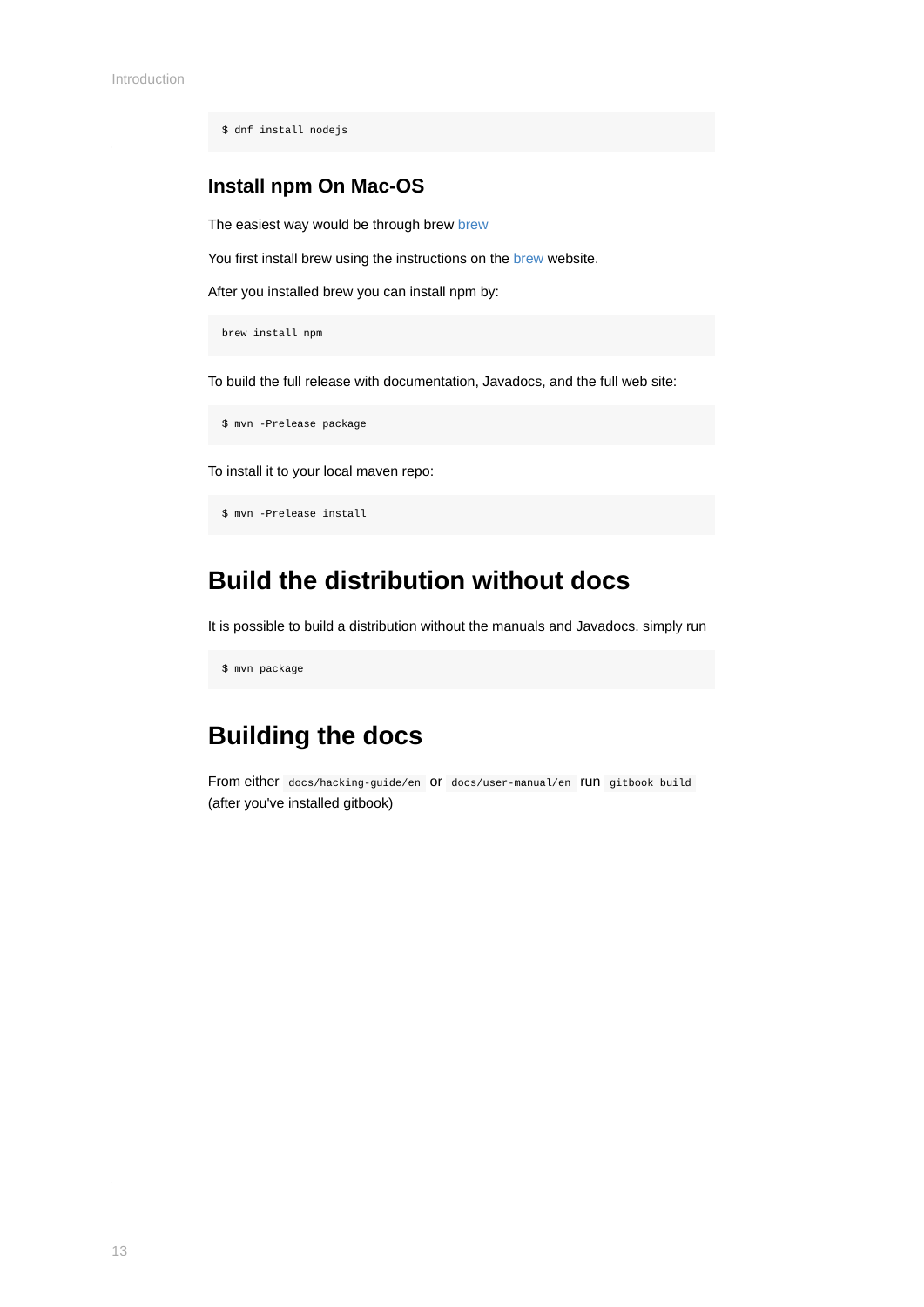### <span id="page-13-0"></span>**Tests**

### **Running Tests**

To run the unit tests:

```
$ mvn -Ptests test
```
Generating reports from unit tests:

\$ mvn install site

Running tests individually

\$ mvn -Ptests -DfailIfNoTests=false -Dtest=<test-name> test

where <test-name> is the name of the Test class without its package name

### **Writing Tests**

The broker is comprised of POJOs so it's simple to configure and run a broker instance and test particular functionality. Even complex test-cases involving multiple clustered brokers are relatively easy to write. Almost every test in the test-suite follows this pattern - configure broker, start broker, test functionality, stop broker.

The test-suite uses JUnit to manage test execution and life-cycle. Most tests extend [org.apache.activemq.artemis.tests.util.ActiveMQTestBase](https://github.com/apache/activemq-artemis/blob/master/artemis-server/src/test/java/org/apache/activemq/artemis/tests/util/ActiveMQTestBase.java) which contains JUnit setup and tear-down methods as well as a wealth of utility functions to configure, start, manage, and stop brokers as well as perform other common tasks.

Check out [org.apache.activemq.artemis.tests.integration.SimpleTest](https://github.com/apache/activemq-artemis/blob/master/tests/integration-tests/src/test/java/org/apache/activemq/artemis/tests/integration/SimpleTest.java) . It's a very simple test-case that extends

org.apache.activemq.artemis.tests.util.ActiveMQTestBase and uses its methods to configure a server, run a test, and then super.tearDown() cleans it up once the test completes. The test-case includes comments to explain everything. As the name implies, this is a simple test-case that demonstrates the most basic functionality of the test-suite. A simple test like this takes less than a second to run on modern hardware.

Although org.apache.activemq.artemis.tests.integration.SimpleTest is simple it could be simpler still by extending

[org.apache.activemq.artemis.tests.util.SingleServerTestBase](https://github.com/apache/activemq-artemis/blob/master/artemis-server/src/test/java/org/apache/activemq/artemis/tests/util/SingleServerTestBase.java) . This class does all the setup of a simple server automatically and provides the test-case with a ServerLocator, ClientSessionFactory, and ClientSession instance.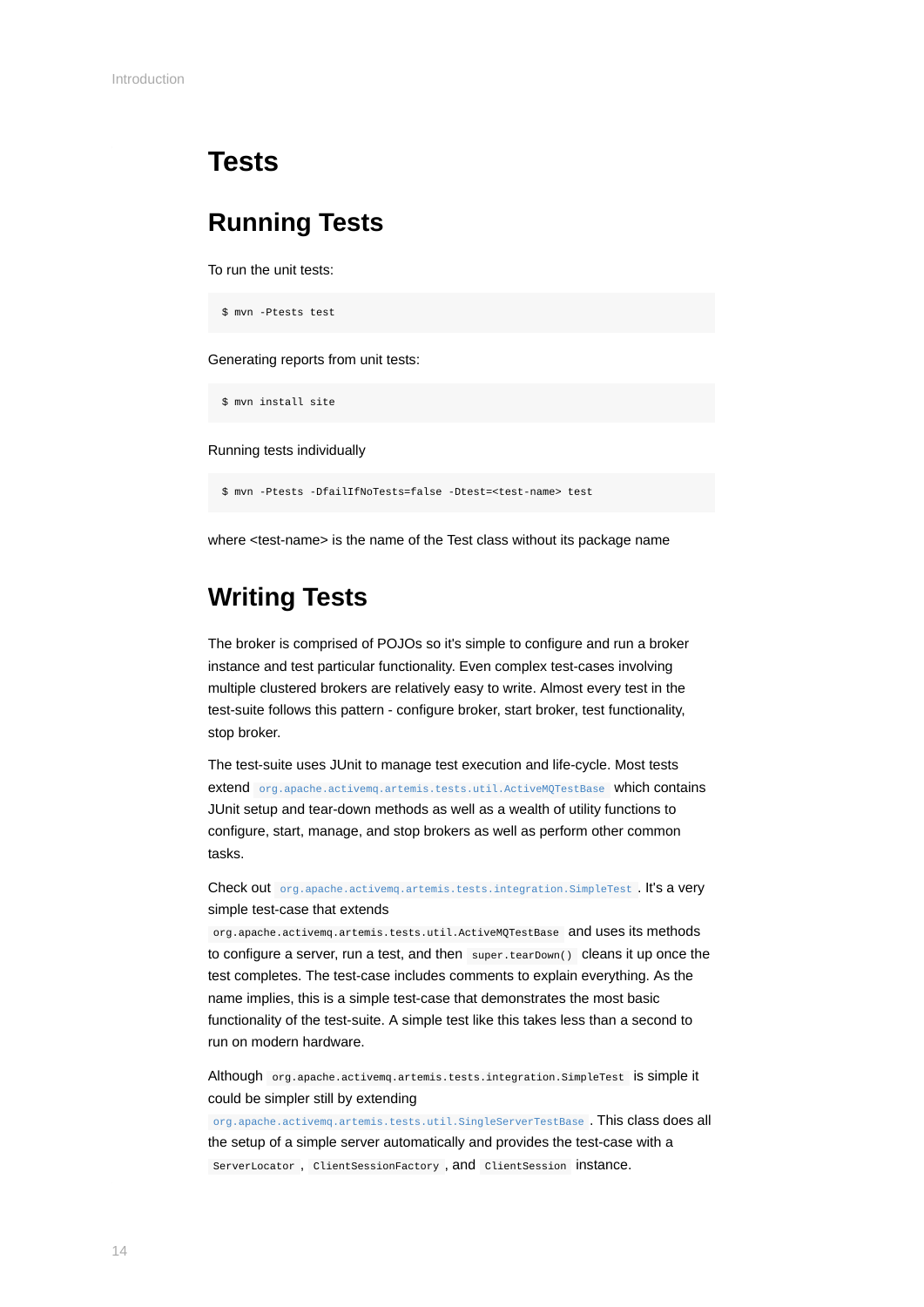[org.apache.activemq.artemis.tests.integration.SingleServerSimpleTest](https://github.com/apache/activemq-artemis/blob/master//tests/integration-tests/src/test/java/org/apache/activemq/artemis/tests/integration/SingleServerSimpleTest.java) is an example based on org.apache.activemq.artemis.tests.integration.SimpleTest but extends org.apache.activemq.artemis.tests.util.SingleServerTestBase which eliminates all the setup and class variables which are provided by SingleServerTestBase itself.

#### **Keys for writing good tests**

#### **Use log.debug**

Please use log.debug instead of log.info.

On your classes, import the following:

```
public class MyTest {
       private static final org.jboss.logging.Logger log = org.jboss.logging.Logg
       @Test
       public void test() {
               log.debug("Log only what you need please!");
        }
 }\leftarrow
```
• Please do not use System.out.println()

As a general rule, only use System.out if you really intend an error to be on the reporting. Debug information should be called through log.debug.

#### **Avoid leaks**

An important task for any test-case is to clean up all the resources it creates when it runs. This includes the server instance itself and any resources created to connect to it (e.g. instances of ServerLocator , ClientSessionFactory , ClientSession , etc.). This task is typically completed in the test's tearDown() method. However, ActiveMQTestBase (and other classes which extend it) simplifies this process. As

[org.apache.activemq.artemis.tests.integration.SimpleTest](https://github.com/apache/activemq-artemis/blob/master/tests/integration-tests/src/test/java/org/apache/activemq/artemis/tests/integration/SimpleTest.java) demonstrates, there are several methods you can use when creating your test which will ensure proper clean up *automatically* when the test is torn down. These include:

• All the overloaded

org.apache.activemq.artemis.tests.util.ActiveMQTestBase.createServer(..) methods. If you choose *not* to use one of these methods to create your ActiveMQServer instance then use the addServer(ActiveMQServer) method to add the instance to the test-suite's internal resource ledger.

Methods from org.apache.activemq.artemis.tests.util.ActiveMQTestBase to create a ServerLocator like createInVMNonHALocator and createNettyNonHALocator . If you choose *not* to use one of these methods then use addServerLocator(ServerLocator) to add the locator to the testsuite's internal resource ledger.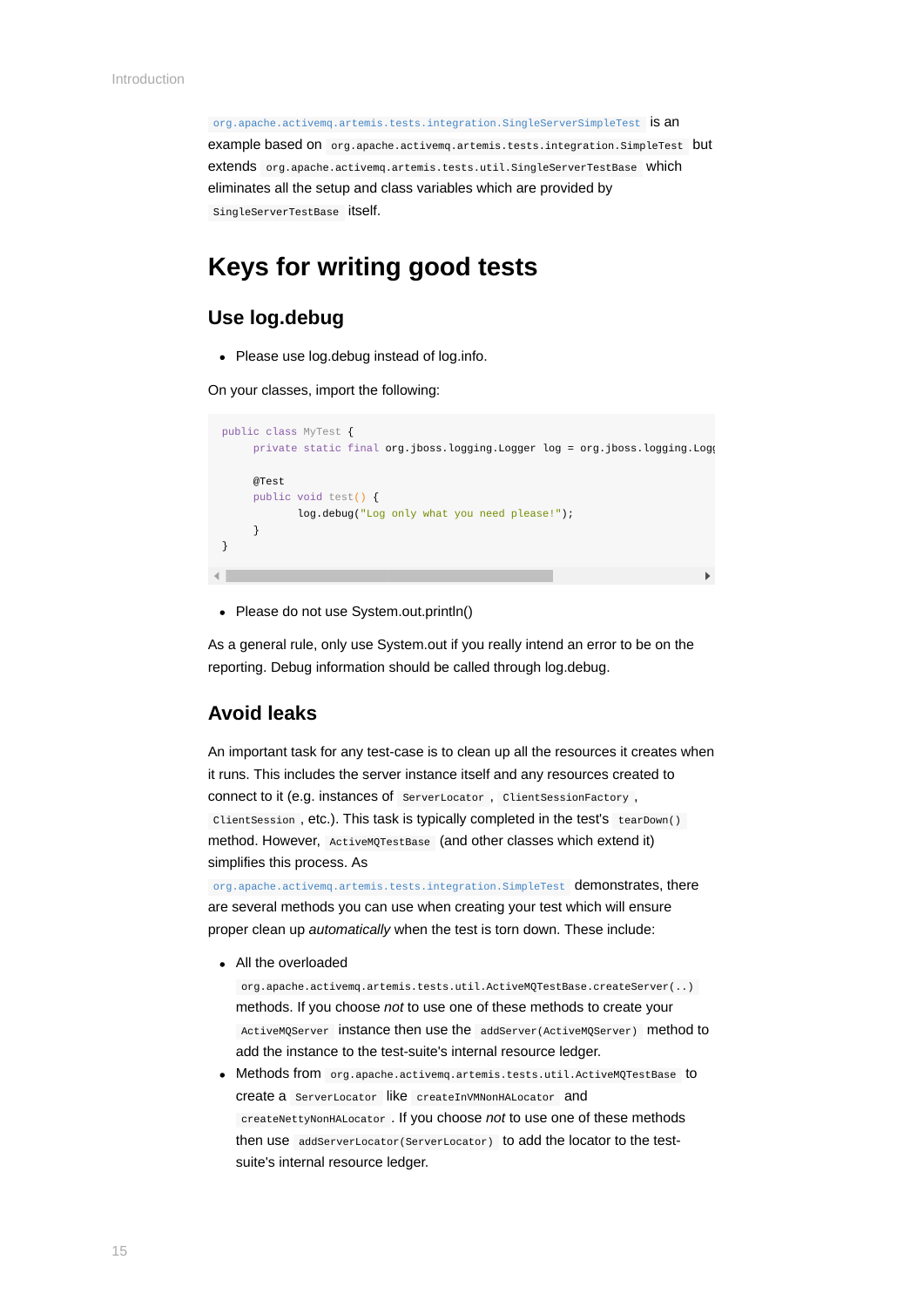org.apache.activemq.artemis.tests.util.ActiveMQTestBase.createSessionFactor y(ServerLocator) for creating your session factory. If you choose *not* to use this method then use

org.apache.activemq.artemis.tests.util.ActiveMQTestBase.addSessionFactory to add the factory to the test-suite's internal resource ledger.

#### **Create configurations**

There are numerous methods in

org.apache.activemq.artemis.tests.util.ActiveMQTestBase to create a configuration. These methods are named like create\*Config(..). Each one creates a slightly different configuration but there is a lot of overlap between them.

In any case, org.apache.activemq.artemis.core.config.Configuration is a *[fluent](https://en.wikipedia.org/wiki/Fluent_interface)* interface so it's easy to customize however you need.

#### **Look at other test-cases**

If you need ideas on how to configure something or test something try looking through the test-suite at other test-cases which may be similar. This is one of the best ways to learn how the test-suite works and how you can leverage the testing infrastructure to test your particular case.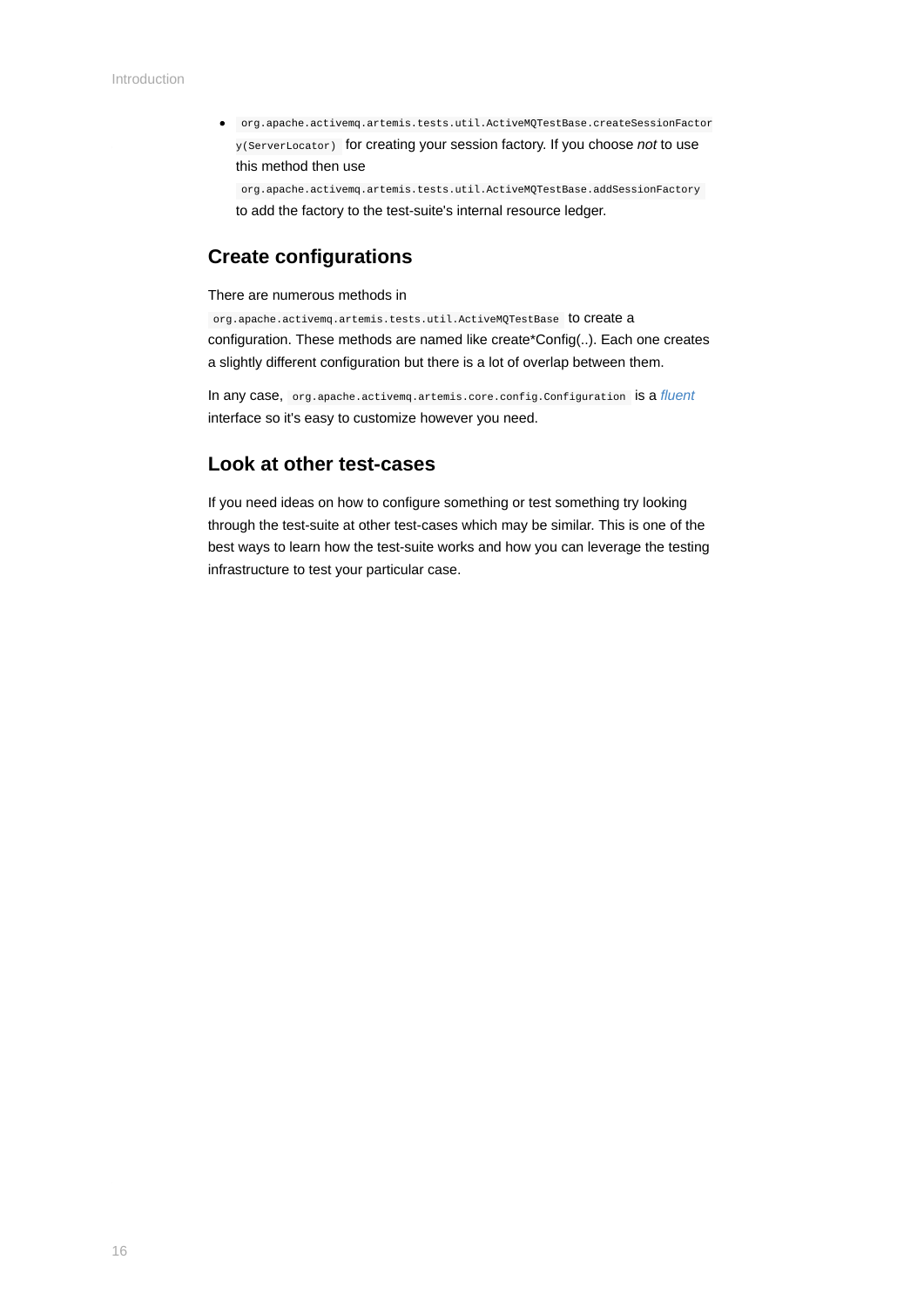### <span id="page-16-0"></span>**Code coverage report**

### **Getting JaCoCo exec files**

Before you can generate code coverage report by JaCoCo tool, you need to get data about what lines of code were executed during testing. These information are collected by JaCoCo agent and stored in JaCoCo exec files. All you need to do is run the tests with jacoco maven profile.

```
mvn test -Ptests,extra-tests,jacoco
```
## **Generate JaCoCo reports**

mvn verify -Pjacoco-generate-report -DskipTests

For generating JaCoCo reports only run the maven build with profile jacocogenerate-report as it is shown in the example above. After the command was executed, in directory target/jacoco-report you can find reports in HTML and XML formats.

### **Merge JaCoCo exec files to one**

Since ActiveMQ Artemis is divided into several modules, exec files are generated for each module separately. If you need to merge them together to have all data in one place, you can do it by command below.

mvn jacoco:merge -N -Pjacoco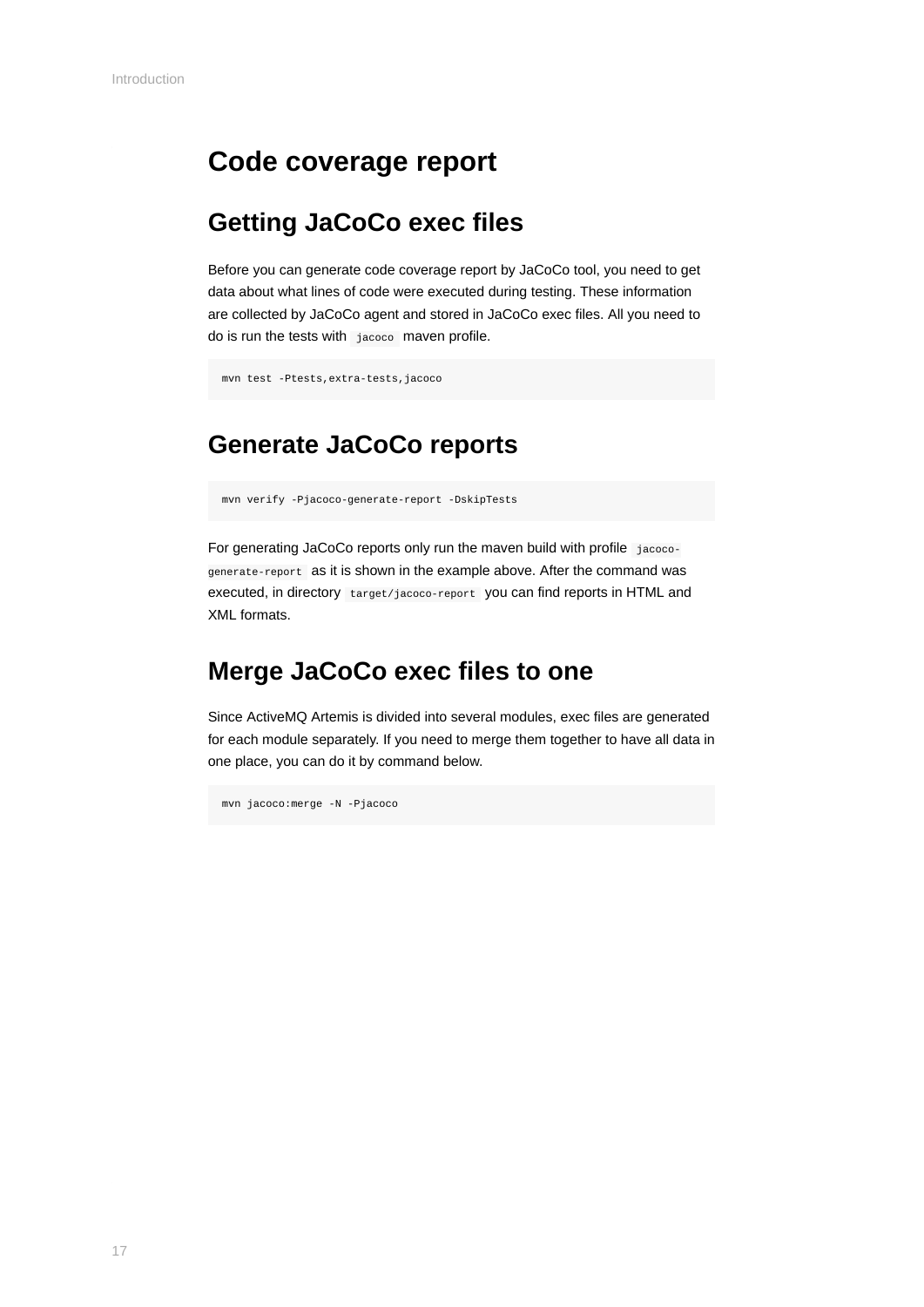## <span id="page-17-0"></span>**Code Formatting**

## **Eclipse**

Eclipse code formatting and (basic) project configuration files can be found at the etc/ folder. You should manually copy them *after importing all your projects*:

```
for settings_dir in `find . -type d -name .settings`; do
   \cp -v etc/ide-settings/eclipse/org.eclipse.jdt.* $settings_dir
done
```
Do not use the [maven-eclipse-plugin](https://maven.apache.org/plugins/maven-eclipse-plugin/) to copy the files as it conflicts with [m2e](https://eclipse.org/m2e/).

## **IDEA**

If you completed the step described on [idea instructions](#page-8-0), and selected the code style accordingly you should be ready to go.

## **EditorConfig**

For editors supporting [EditorConfig,](http://editorconfig.org/) a settings file is provided in etc/ide[settings/editorconfig.ini. Copy it to your Artemis top level directory and name it](http://editorconfig.org/#file-location) .editorconfig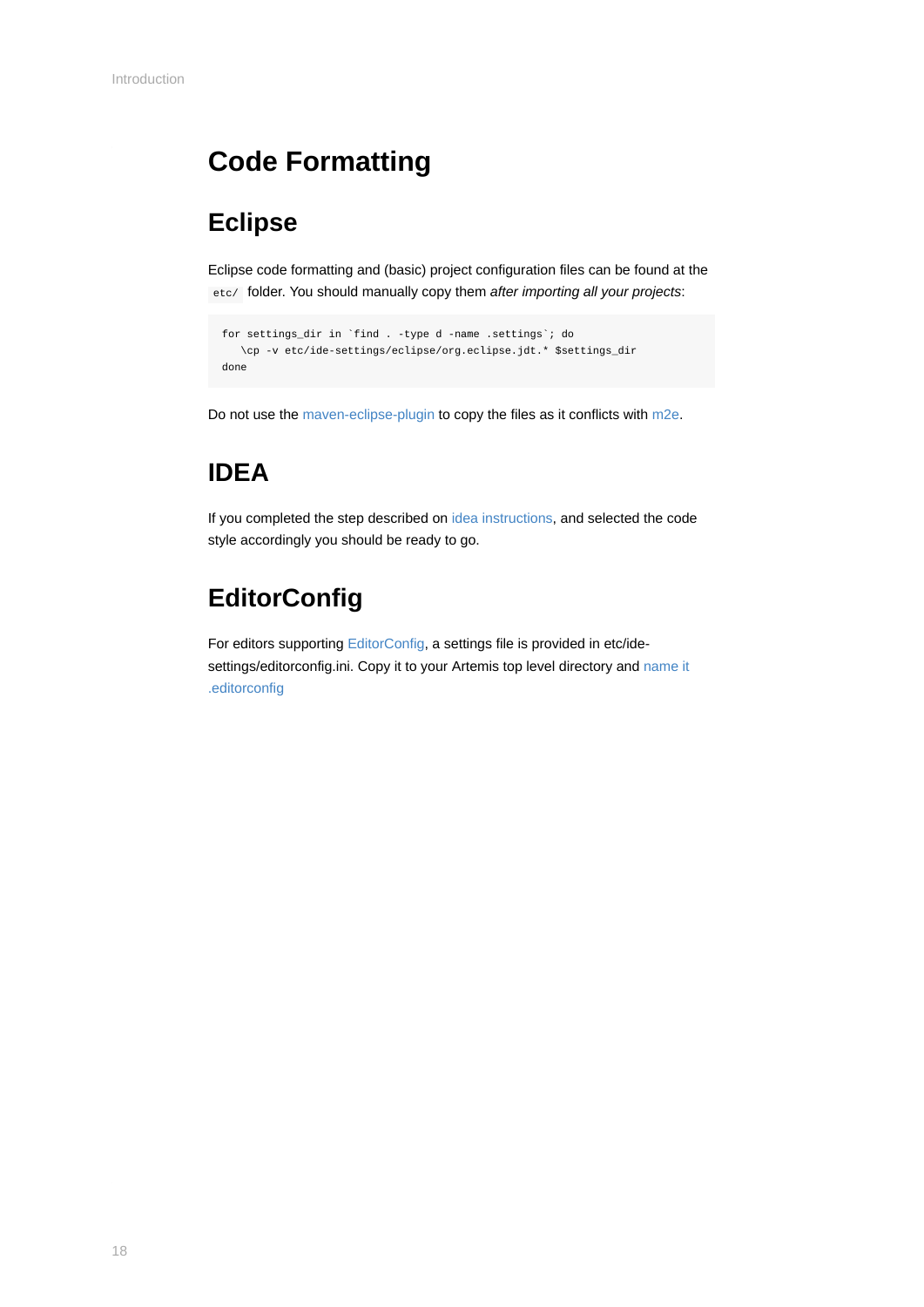## <span id="page-18-0"></span>**Validating releases**

## **Setting up the maven repository**

When a release is proposed a maven repository is staged.

This information was extracted from [Guide to Testing Staged Releases](https://maven.apache.org/guides/development/guide-testing-releases.html)

For examples, the 1.1.0 release had the Maven Repository statged as [https://repository.apache.org/content/repositories/orgapacheactivemq-1066.](https://repository.apache.org/content/repositories/orgapacheactivemq-1066)

The first thing you need to do is to be able to use this release. The easiest way we have found is to change your maven settings at  $\sim$ /.m2/settings.xml, setting up the staged repo.

*file ~/.m2/settings.xml:*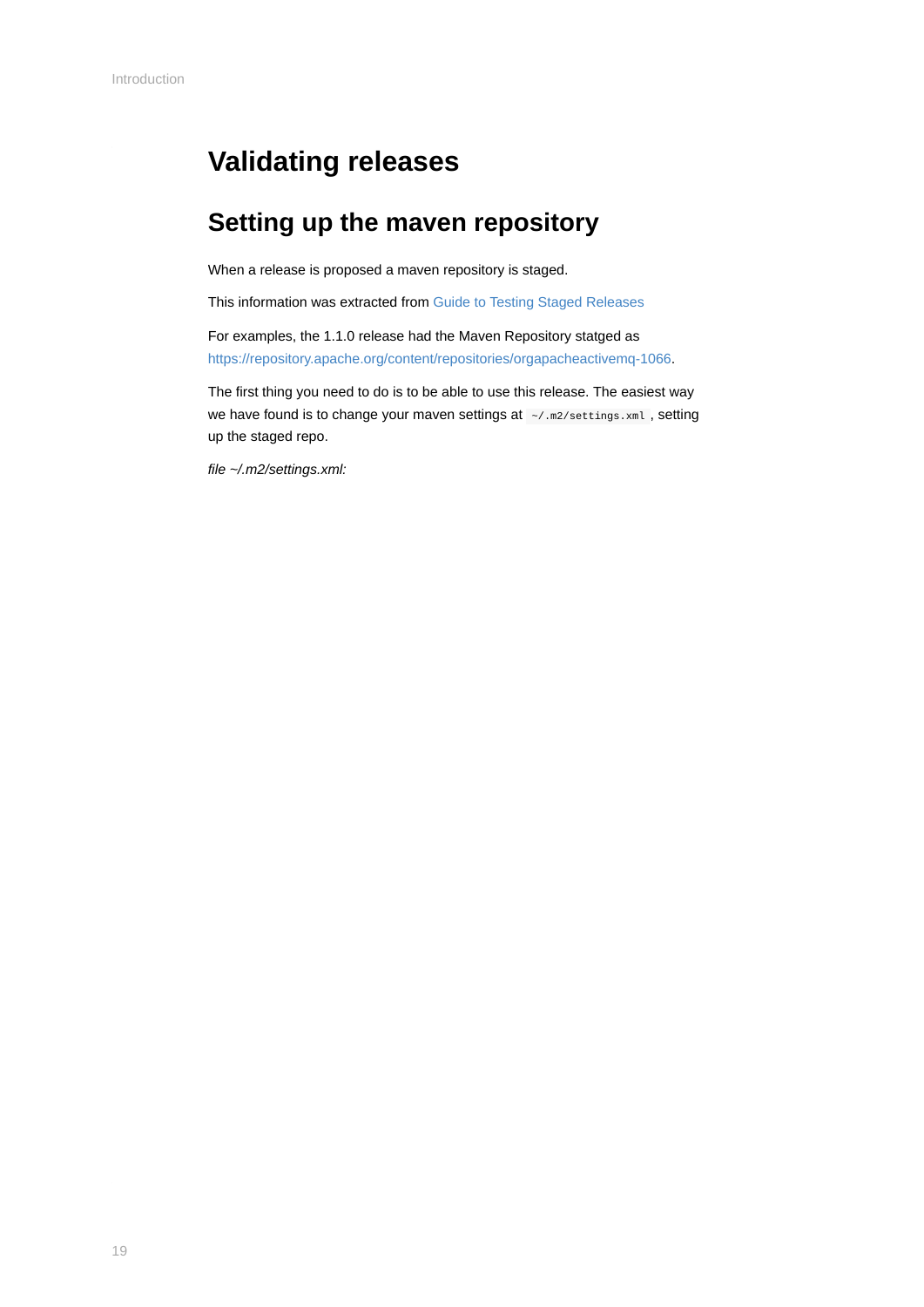```
<?xml version="1.0" encoding="UTF-8" standalone="no"?>
 <settings>
     <profiles>
         <profile>
           <id>apache-artemis-test</id>
            <repositories>
               <repository>
                  <id>artemis-test</id>
                  <name>Apache Artemis Test</name>
                 <url>https://repository.apache.org/content/repositories/orgapach
                  <layout>default</layout>
                  <releases>
                     <enabled>true</enabled>
                  </releases>
                  <snapshots>
                     <enabled>true</enabled>
                 \epsilon/snanshots>
               </repository>
            </repositories>
            <pluginRepositories>
               <pluginRepository>
                  <id>artemis-test2</id>
                  <name>Apache Artemis Test</name>
                  <url>https://repository.apache.org/content/repositories/orgapach
                  <releases>
                     <enabled>true</enabled>
                  </releases>
                  <snapshots>
                     <enabled>true</enabled>
                  </snapshots>
               </pluginRepository>
            </pluginRepositories>
         </profile>
      </profiles>
      <activeProfiles>
        <activeProfile>apache-artemis-test</activeProfile>
      </activeProfiles>
 </settings>\blacksquare
```
After you configure this, all the maven objects will be available to your builds.

### **Using the examples**

The Apache ActiveMQ Artemis examples will create servers and use most of the maven components as real application were supposed to do. You can do this by running these examples after the .m2 profile installations for the staged repository.

Of course you can use your own applications after you have staged the maven repository.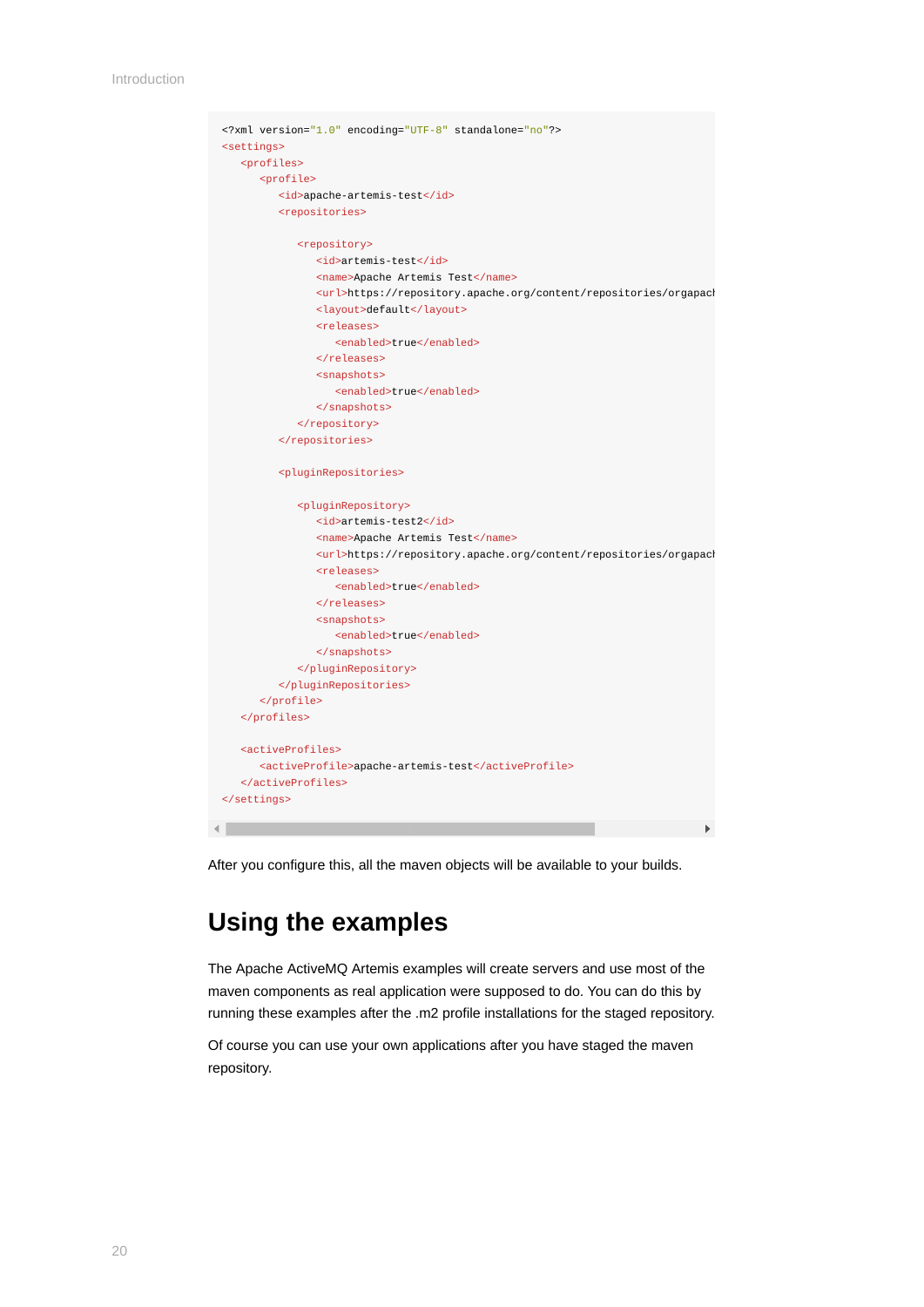### <span id="page-20-0"></span>**Notes for Maintainers**

Core ActiveMQ Artemis members have write access to the Apache ActiveMQ Artemis repositories and will be responsible for acknowledging and pushing commits contributed via pull requests on GitHub.

Core ActiveMQ Artemis members are also able to push their own commits directly to the canonical Apache repository. However, the expectation here is that the developer has made a good effort to test their changes and is reasonably confident that the changes that are being committed will not break the build.

What does it mean to be reasonably confident? If the developer has run the same maven commands that the pull-request builds are running they can be reasonably confident. Currently the [PR build](https://builds.apache.org/job/ActiveMQ-Artemis-PR-Build/) runs this command:

mvn -Pfast-tests -Pextra-tests install

However, if the changes are significant, touches a wide area of code, or even if the developer just wants a second opinion they are encouraged to engage other members of the community to obtain an additional review prior to pushing. This can easily be done via a pull request on GitHub, a patch file attached to an email or JIRA, commit to a branch in the Apache git repo, etc. Having additional eyes looking at significant changes prior to committing to the main development branches is definitely encouraged if it helps obtain the "reasonable confidence" that the build is not broken and code quality has not decreased.

If the build does break then developer is expected to make their best effort to get the builds fixed in a reasonable amount of time. If it cannot be fixed in a reasonable amount of time the commit can be reverted and re-reviewed.

## **Using the dev profile.**

Developers are encouraged also to use the Dev profile, which will activate checkstyle during the build:

mvn -Pdev install

### **Commit Messages**

Please ensure the commit messages follow the 50/72 format as described [here](#page-3-0). This format follows the recommendation from the [official Git book](https://git-scm.com/book/en/v2/Distributed-Git-Contributing-to-a-Project).

### **Configuring git repositories**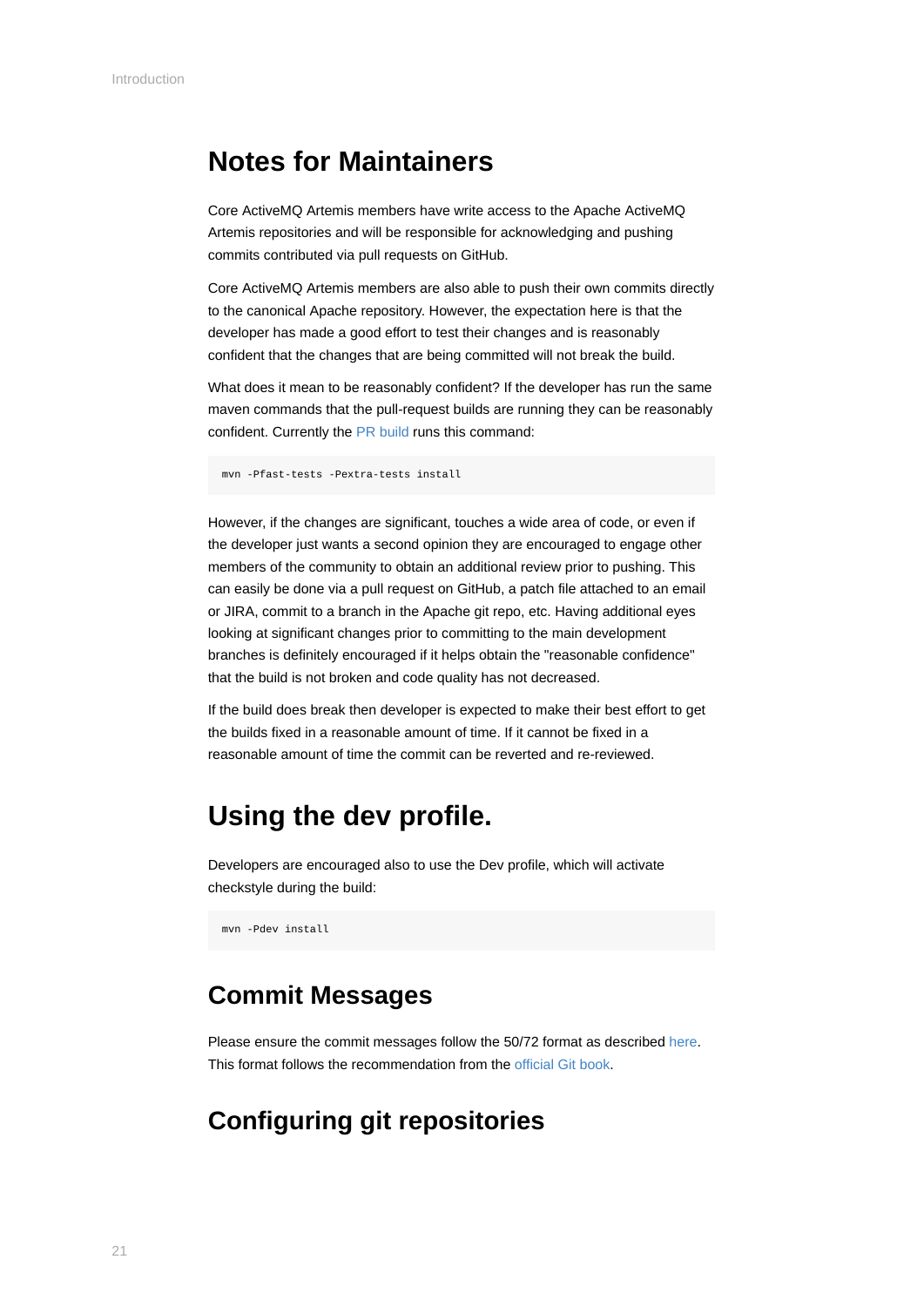$\left| \cdot \right|$ 

Aside from the traditional origin and upstream repositories committers will need an additional reference for the canonical Apache git repository where they will be merging and pushing pull-requests. For the purposes of this document, [let's assume these ref/repo associations already exist as described in the Working](#page-3-0) with the Code section:

- origin : [https://github.com/\(your-user-name\)/activemq-artemis.git](https://github.com/(your-user-name)/activemq-artemis.git)
- upstream : <https://github.com/apache/activemq-artemis>
- Add the canonical Apache repository as a remote. Here we call it apache .

\$ git remote add apache https://gitbox.apache.org/repos/asf/activemq-arte

• Add the following section to your *l*.git/config statement to fetch all pull requests sent to the GitHub mirror. We are using upstream as the remote repo name (as noted above), but the remote repo name may be different if you choose. Just be sure to edit all references to the remote repo name so it's consistent.

```
 [remote "upstream"]
    url = git@github.com:apache/activemq-artemis.git
    fetch = +refs/heads/*:refs/remotes/upstream/*
    fetch = +refs/pull/*/head:refs/remotes/upstream/pr/*
```
### **Merging and pushing pull requests**

Here are the basic commands to retrieve pull requests, merge, and push them to the canonical Apache repository:

1. Download all the remote branches etc... including all the pull requests.

```
 $ git fetch --all
 Fetching origin
 Fetching upstream
 remote: Counting objects: 566, done.
 remote: Compressing objects: 100% (188/188), done.
 remote: Total 566 (delta 64), reused 17 (delta 17), pack-reused 351
 Receiving objects: 100% (566/566), 300.67 KiB | 0 bytes/s, done.
 Resolving deltas: 100% (78/78), done.
 From github.com:apache/activemq-artemis
  * [new ref] refs/pull/105/head -> upstream/pr/105
```
2. Checkout the pull request you wish to review

\$ git checkout pr/105 -B 105

3. Rebase the branch against master, so the merge would happen at the top of the current master

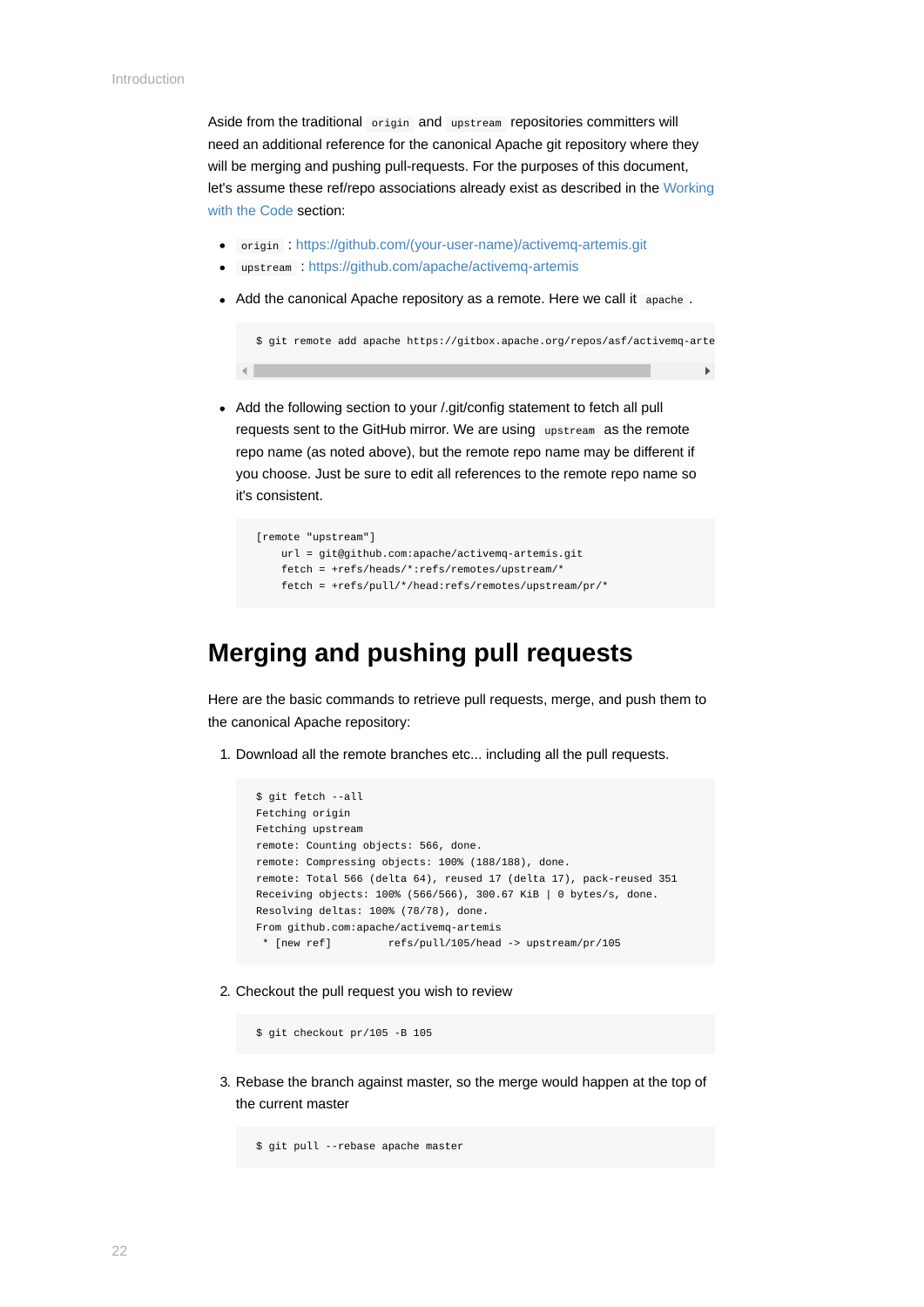4. Once you've reviewed the change and are ready to merge checkout master.

```
 $ git checkout master
```
5. Ensure you are up to date on your master also.

```
 $ git pull --rebase apache master
```
6. We actually recommend checking out master again, to make sure you wouldn't add any extra commits by accident:

```
 $ git fetch apache
 $ git checkout apache/master -B master
```
7. Create a new merge commit from the pull-request. IMPORTANT: The commit message here should be something like: "This closes #105" where "105" is the pull request ID. The "#105" shows up as a link in the GitHub UI for navigating to the PR from the commit message. This will ensure the github pull request is closed even if the commit ID changed due to eventual rebases.

```
 $ git merge --no-ff 105 -m "This closes #105"
```
8. Push to the canonical Apache repo.

```
 $ git push apache master
```
### **Using the automated script**

If you followed the naming conventions described here you can use the scripts/rebase-PR.sh Script to automate the merging process. This will execute the exact steps described on this previous section.

• Simply use:

```
$ <checkout-directory>/scripts/merge-pr.sh <PR number> Message on the PR
```
#### Example:

```
$ pwd
/checkouts/apache-activemq-artemis
$ ./scripts/merge-PR.sh 175 ARTEMIS-229 address on Security Interface
```
[The previous example was taken from a real case that generated this merge](https://github.com/apache/activemq-artemis/commit/e85bb3ca4a75b0f1dfbe717ff90b34309e2de794) commit on #175.

After this you can push to the canonical Apache repo.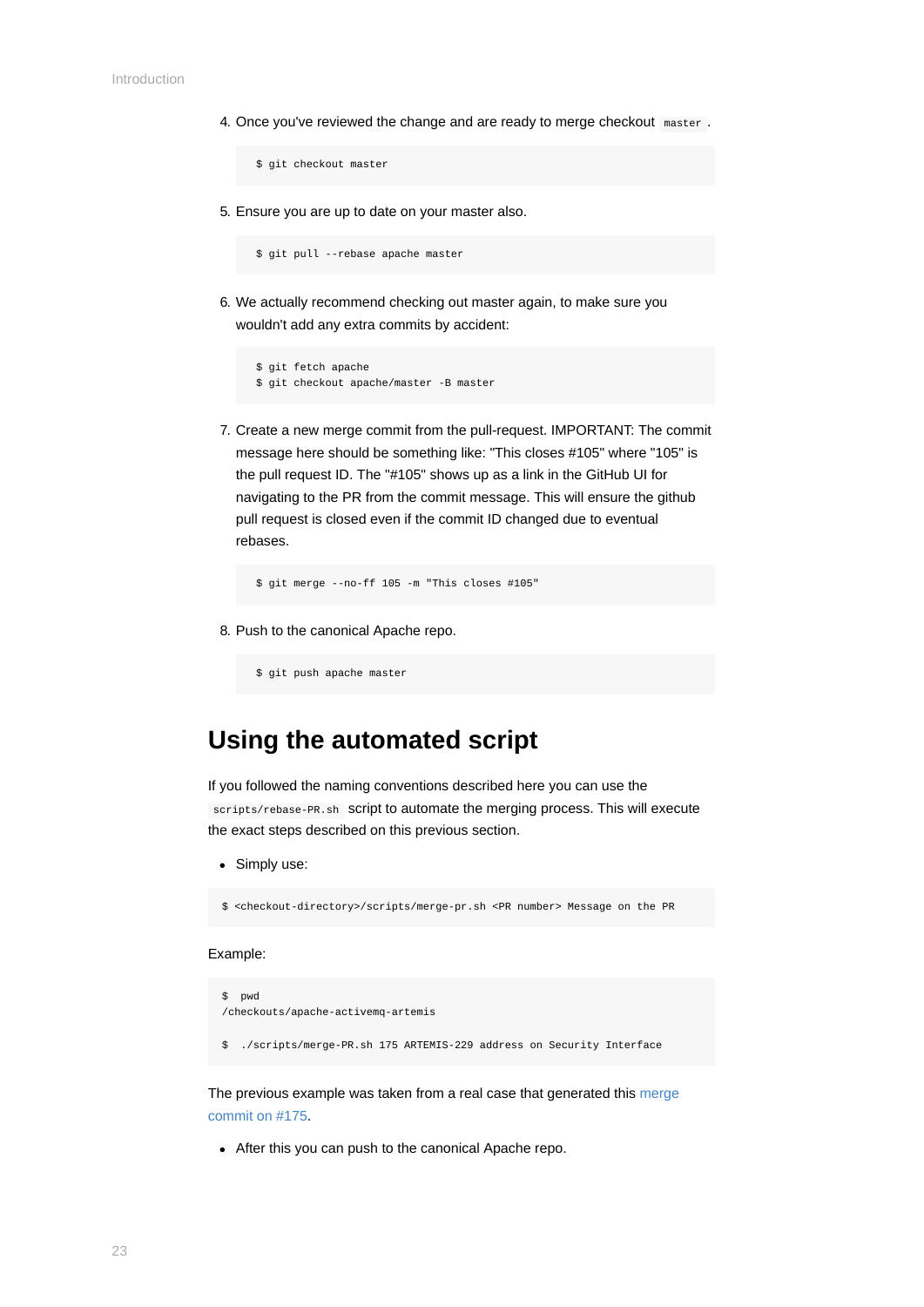### **Use a separate branch for your changes**

It is recommended that you work away from master for two reasons:

- 1. When you send a PR, your PR branch could be rebased during the process and your commit ID changed. You might get unexpected conflicts while rebasing your old branch.
- 2. You could end up pushing things upstream that you didn't intend to. Minimize your risks by working on a branch away from master.

#### **Notes:**

The GitHub mirror repository (i.e. upstream ) is cloning the canonical Apache repository. Because of this there may be a slight delay between when a commit is pushed to the Apache repo and when that commit is reflected in the GitHub mirror. This may cause some difficulty when trying to push a PR to apache that has been merged on the out-of-date GitHub mirror. You can wait for the mirror to update before performing the steps above or you can change your local master branch to track the master branch on the canonical Apache repository rather than the master branch on the GitHub mirror:

```
$ git branch master -u apache/master
```
Where apache points to the canonical Apache repository.

If you'd like your local master branch to always track upstream/master (i.e. the GitHub mirror) then another way to achieve this is to add another branch that tracks apache/master and push from that branch e.g.

```
$ git checkout master
$ git branch apache_master --track apache/master
$ git pull
$ git merge --no-ff pr/105
$ git push
```